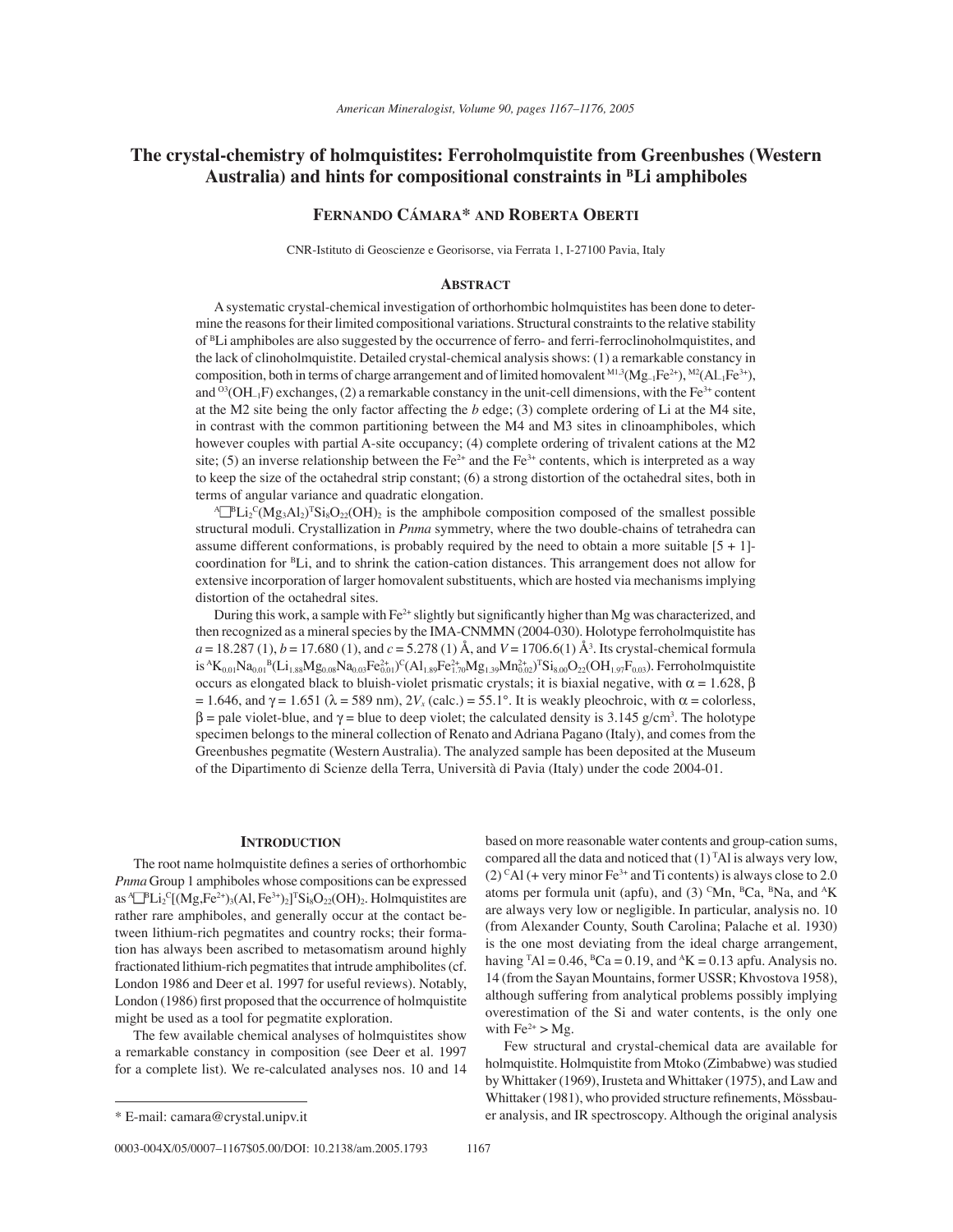(Knorring and Hornung 1961) was troublesome, possibly due to hornblende contamination, these authors concluded that Li is ordered at the M4 site,  $Fe^{2+}$  at the M1 and M3 sites, and A1 (with minor  $Fe^{3+}$ ) is somewhat disordered between the M2, M1, and M3 sites. They also noted an unusual separation of the Mössbauer  $Fe<sup>2+</sup>$ doublets, and a strong  $Fe^{2+}$  preference for the M3 site (0.52 apfu vs. 0.74 apfu at the 2 M1 sites). This scheme was later confirmed (except for the disorder of octahedral Al) by Walter et al. (1989) for a holmquistite crystal from Koralpe (Austria), and by Puvvada (1991) for two holmquistite samples (one from Greenbushes, Western Australia, and one from the QLC mine, Quebec). Litvin et al. (1973) provided a refinement of a holmquistite sample from Kola (Siberia), and suggested that the M4 cation is disordered off the twofold axis; however, their data are of poor quality (cf. the low number of unique reflections, 580, and the high *R* factor, 9%). Ishida (1990) reported IR data for one natural and one deuterated samples of holmquistite from Greenbushes (Western Australia). Complete Raman spectra and band assignment for holmquistite from the Martin Marietta quarry (North Carolina) were reported by Kloprogge et al. (2001).

Systematic investigations of monoclinic Li-bearing amphiboles based on structure refinements and complete (EMP + SIMS) in situ analyses have shown that Li occurs at the M3 site in sodic (Group 4) amphiboles, but partitions itself between the M4 and M3 sites in Group 1 and Group 5 amphiboles (cf. Oberti et al. 2003a, 2003b, 2004). They also showed that the holotype specimen of clinoholmquistite (Ginzburg 1965; Litvin et al. 1975) is actually fluoro-sodic-pedrizite, so that at present there is no evidence for the stability of the monoclinic structure in Fe-poor environments (Oberti et al. 2005). Therefore, there are at least two good reasons for a re-examination of the crystal-chemistry of holmquistite: (1) the need to understand the structural reasons for compositional constancy and cation order and  $(2)$  the identification of a structural limit, if any, which could determine a phase transition as a function of composition.

Holmquistite samples from the main known localities were gathered with the help of museum curators and several mineral collectors; a list of the investigated samples and their unit-cell parameters is provided in Table 1. The sample from the Greenbushes pegmatite (code 3380B in the Pagano·s collection, sample 1 in this paper) is actually holotype ferroholmquistite (IMA-CNMMN 2004-030) and has been deposited at the Museum of the Dipartimento di Scienze della Terra, Università di Pavia, under the code 2004-01.

## **EXPERIMENTAL METHODS AND RESULTS**

#### **X-ray analysis and structure refinement (SREF)**

Holmquistite crystals were selected on the basis of optical and diffraction properties. Depending on their size, X-ray analysis and data collections were done either with a Philips PW-1100 four-circle diffractometer (crystals 3 and 7; Table 1) or with a Bruker AXS Smart APEX diffractometer (crystals 1, 2, 4, 5, and 6; Table 1) using graphite-monochromatized Mo*K*α X-radiation. Unit-cell dimensions for the crystals studied with the Philips PW-1100 diffractometer were calculated from least-squares refinement of the *d*-values obtained from 50 rows of the reciprocal lattice by measuring the center of gravity of each reflection and of the corresponding antireflection in the range  $-30 < \theta < 30^{\circ}$ . Reflection profiles were integrated following the method of Lehmann and Larsen (1974) as modified by Blessing et al. (1974). Intensities were corrected for Lorentz-polarization and absorption following North et al. (1968). Unit-cell dimensions for the crystals studied with the Bruker AXS Smart APEX diffractometer were calculated from least-squares refinement of the angular positions of all the collected reflections. Three-dimensional data in the θ-range 3–35° were integrated and corrected for Lorentz, polarization, and background effects using the SAINT+ software version 6.02 (Bruker AXS). Raw intensities were corrected for absorption using the SADABS v. 2.03 program (Sheldrick 1996).

Full-matrix weighted least-squares refinements on  $F<sup>2</sup>$  were done using SHELXL-97 (Sheldrick 1997). The two independent hydrogen atoms were located by means of Fourier-difference maps after convergence of the least-squares procedure. They were added to the model, but their atom coordinates and isotropic displacement parameters were kept fixed during the final refinement cycles. Table 1 lists sample codes and selected crystal and refinement data, Table 2 lists atom coordinates, isotropic displacement parameters, and refined site-scattering values (ss, epfu), and Table 3 lists the geometric parameters relevant for the description of the crystal structure. Table 41 lists the anisotropic displacement parameters and Table 5<sup>1</sup> lists observed and calculated structure factors.

## **Electron (EMP) and ion (SIMS) microprobe analysis**

Complete chemical characterization was done for the same crystals used for the X-ray structure refinements. The crystals were embedded in epoxy, polished, and carbon coated. EMP analyses were done with a Cameca SX50 at the CNR-Istituto di Geologia Ambientale e Geoingegneria (IGAG), Rome. Analytical conditions were 15 kV accelerating voltage and 15 nA beam current, with a 5 μm beam diameter. The counting time was 20 s on both peak and background. Standards used were: wollastonite (Si*K*α, TAP; Ca*K*α, PET), periclase (Mg*K*α, TAP), corundum (Al*K*α TAP), magnetite (Fe*K*α, LIF), rutile (Ti*K*α, LIF), and Mn metal (Mn*K*α LIF). Estimated analytical errors are 1% rel. for major elements and 5% rel. for trace elements. Data reduction was done with the PAP method (Pouchou and Pichoir 1985).

Samples were subsequently re-polished and gold-coated for SIMS analysis. Analysis of Li was done with a Cameca IMS 4f probe (CNR-IGG-PV, Italy) with a <sup>16</sup>O<sup>–</sup> primary beam with diameter ~10 μm (corresponding to a beam current of ~4 nA). Secondary positive-ion currents were measured at masses 7 (Li) and 30 (Si, used as the reference element), and corrected for isotopic abundance. The accuracy of the Li<sub>2</sub>O measurements was shown to be around 10–15% rel. B, Be, and Cl ion signals, tested at 11, 9, and 37 mass numbers (amu), were negligible. Detailed analytical procedures are described by Ottolini and Oberti (2000). Crystal 4 (from Rwanda) was lost during re-polishing for gold-coating. Table 6 reports the complete chemical analyses and the resulting unit formulae calculated on the basis of 24 (O, OH, F) apfu when using the F and H<sub>2</sub>O contents from EMP analyses and from stoichiometry, respectively. The Fe<sup>3+</sup> content  $(X \, \text{Fe}^{3+})$  was calculated based on overall charge balance with the constraint  $^T$ Si  $\leq$  8 apfu. The calculated group-site scattering values (in electrons per formula unit, epfu) are also reported in Table 6; they are in good agreement with those obtained from structure refinement (Table 2).

1 For a copy of Tables 4 and 5, Document AM-05-017 contact the Business Office of the Mineralogical Society of America (see inside cover of a recent issue for contact information). Deposit items may also be available on the American Mineralogist web site at http://www.minsocam.org.

**TABLE 1.** Samples, localities, and selected crystal and refinement data

|    | <b>TABLE 1.</b> Jampies, localities, and selected crystal and remierment data |      |            |            |           |            |                  |                    |                     |              |                 |  |
|----|-------------------------------------------------------------------------------|------|------------|------------|-----------|------------|------------------|--------------------|---------------------|--------------|-----------------|--|
|    | No.* Locality                                                                 | Code | a(A)       | b (Å)      | c(A)      | $V(\AA^3)$ | $R_{\rm{sym}}$ % | $R_{\text{all}}$ % | WR <sub>all</sub> % | $no.F_{all}$ | $\theta$ -range |  |
|    | Greenbushes, W Australia                                                      | hph  | 18.2872(6) | 17.6797(6) | 5.2784(1) | 1706.6(1)  | 2.8              | 4.3                | 8.3                 | 3854         | $2 - 35$        |  |
| 2  | HS 119915, Siberia                                                            | inw  | 18.277(2)  | 17.650(1)  | 5.2736(4) | 1701.1(2)  | 5.0              | 6.2                | 13.1                | 3835         | $2 - 35$        |  |
| 3  | Siberia                                                                       | hxf  | 18.277(1)  | 17.646(1)  | 5.2792(4) | 1702.7(2)  | 4.4              | 8.7                | 8.0                 | 2560         | $2 - 30$        |  |
| 4  | Rwanda                                                                        | ilm  | 18.2754(7) | 17.6569(7) | 5.2738(2) | 1701.8(1)  | 5.4              | 9.6                | 16.4                | 3841         | $2 - 35$        |  |
| 5. | Zaire                                                                         | imv  | 18.3345(7) | 17.6955(7) | 5.2764(2) | 1711.9(1)  | 4.4              | 4.6                | 10.4                | 3877         | $2 - 35$        |  |
| 6  | Üto, Sweden                                                                   | hpj  | 18.335(1)  | 17.693(1)  | 5.2743(3) | 1711.0(2)  | 3.8              | 9.8                | 19.3                | 3869         | $2 - 35$        |  |
|    | Norway                                                                        | hwn  | 18.336(2)  | 17.693(2)  | 5.2755(6) | 1711.5(4)  | 3.8              | 8.1                | 5.3                 | 2580         | $2 - 30$        |  |
|    | * In order of decreasing site-scattering value at the (2M1+M3) sites.         |      |            |            |           |            |                  |                    |                     |              |                 |  |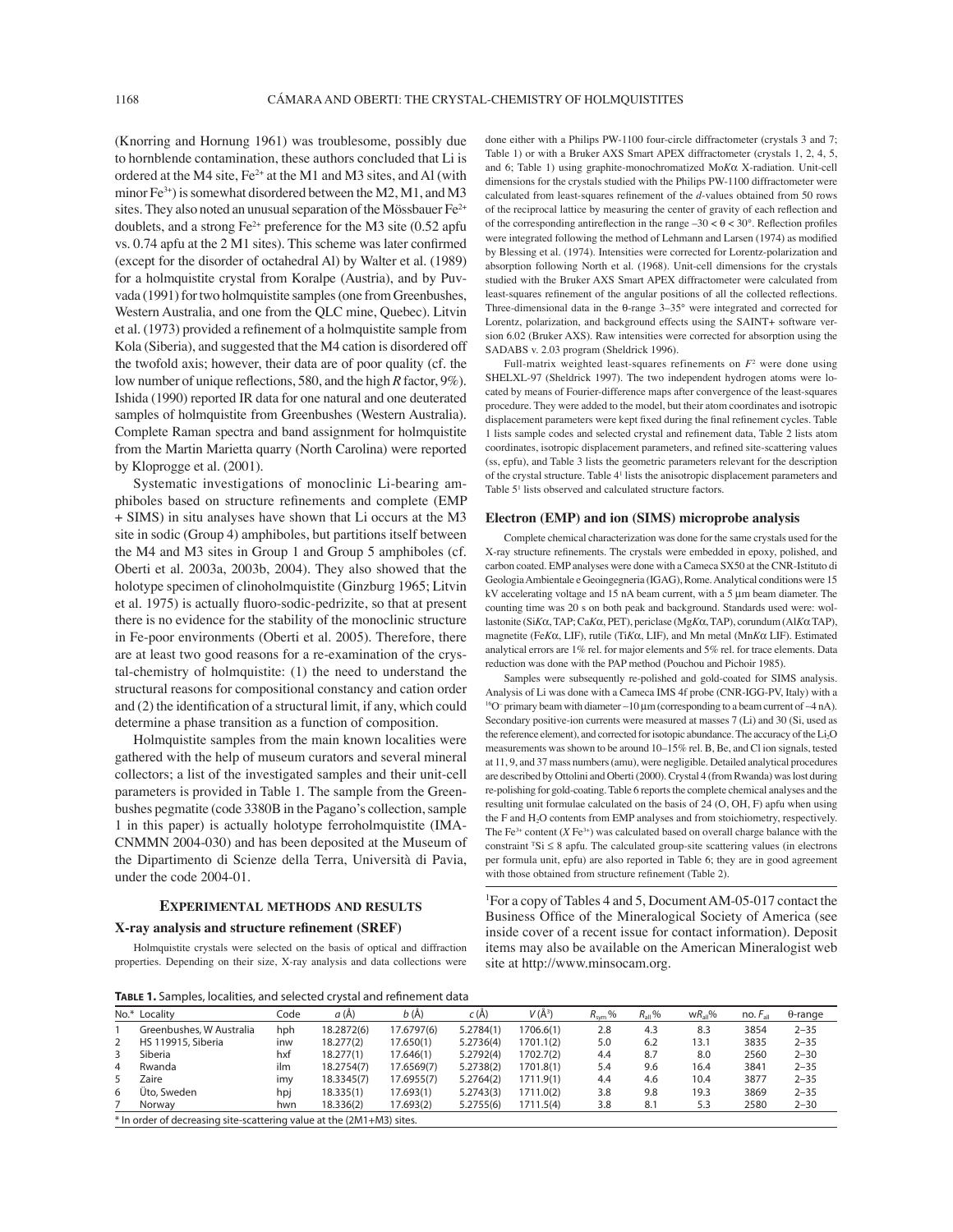| Atom |              |           |           |           |           |           |           |           |
|------|--------------|-----------|-----------|-----------|-----------|-----------|-----------|-----------|
| O1A  | X            | 0.1805(1) | 0.1804(1) | 0.1806(1) | 0.1806(2) | 0.1810(1) | 0.1812(2) | 0.1811(1) |
|      |              | 0.1559(1) | 0.1563(1) | 0.1561(1) | 0.1566(2) | 0.1582(1) | 0.1585(2) | 0.1583(1) |
|      |              | 0.0493(2) | 0.0494(3) | 0.0499(4) | 0.0496(6) | 0.0527(2) | 0.0525(6) | 0.0525(4) |
|      | $U_{\rm ea}$ | 0.006(1)  | 0.006(1)  | 0.007(1)  | 0.007(1)  | 0.008(1)  | 0.006(1)  | 0.007(1)  |
| O1B  | x            | 0.0700(1) | 0.0701(1) | 0.0698(1) | 0.0701(2) | 0.0695(1) | 0.0694(2) | 0.0696(1) |
|      |              |           |           |           |           |           |           |           |

**TABLE 2A.** Atom coordinates and displacement parameters  $(U_{\text{iso}}^{\dagger}$  Å<sup>2</sup>) for the oxygen atoms

| O <sub>1</sub> A | $\chi$                      | 0.1805(1)                | 0.1804(1)                                                                                                | 0.1806(1)                | 0.1806(2)                | 0.1810(1)                | 0.1812(2)                | 0.1811(1)                |
|------------------|-----------------------------|--------------------------|----------------------------------------------------------------------------------------------------------|--------------------------|--------------------------|--------------------------|--------------------------|--------------------------|
|                  | y                           | 0.1559(1)                | 0.1563(1)                                                                                                | 0.1561(1)                | 0.1566(2)                | 0.1582(1)                | 0.1585(2)                | 0.1583(1)                |
|                  | $\boldsymbol{Z}$            | 0.0493(2)                | 0.0494(3)                                                                                                | 0.0499(4)                | 0.0496(6)                | 0.0527(2)                | 0.0525(6)                | 0.0525(4)                |
|                  | $U_{eq}$                    | 0.006(1)                 | 0.006(1)                                                                                                 | 0.007(1)                 | 0.007(1)                 | 0.008(1)                 | 0.006(1)                 | 0.007(1)                 |
| O1B              | $\chi$                      | 0.0700(1)                | 0.0701(1)                                                                                                | 0.0698(1)                | 0.0701(2)                | 0.0695(1)                | 0.0694(2)                | 0.0696(1)                |
|                  | у                           | 0.1554(1)                | 0.1556(1)                                                                                                | 0.1560(1)                | 0.1560(2)                | 0.1579(1)                | 0.1577(2)                | 0.1578(1)                |
|                  | $\boldsymbol{Z}$            | 0.7403(2)                | 0.7396(4)                                                                                                | 0.7385(4)                | 0.7402(6)                | 0.7376(2)                | 0.7375(6)                | 0.7377(4)                |
|                  | $U_{eq}$                    | 0.006(1)                 | 0.007(1)                                                                                                 | 0.007(1)                 | 0.006(1)                 | 0.008(1)                 | 0.005(1)                 | 0.006(1)                 |
| O <sub>2</sub> A | $\chi$                      | 0.1845(1)                | 0.1844(1)                                                                                                | 0.1844(1)                | 0.1845(2)                | 0.1846(1)                | 0.1848(2)                | 0.1845(1)                |
|                  | у                           | 0.0750(1)                | 0.0753(1)                                                                                                | 0.0753(1)                | 0.0756(2)                | 0.0764(1)                | 0.0764(2)                | 0.0764(1)                |
|                  | $\boldsymbol{Z}$            | 0.5938(2)                | 0.5931(4)                                                                                                | 0.5927(4)                | 0.5922(6)                | 0.5881(2)                | 0.5878(6)                | 0.5878(4)                |
|                  | $U_{eq}$                    | 0.006(1)                 | 0.006(1)                                                                                                 | 0.008(1)                 | 0.006(1)                 | 0.008(1)                 | 0.006(1)                 | 0.006(1)                 |
| O <sub>2</sub> B | $\chi$                      | 0.0650(1)                | 0.0652(1)                                                                                                | 0.0652(1)                | 0.0651(2)                | 0.0651(1)                | 0.0646(2)                | 0.0650(1)                |
|                  | у                           | 0.0744(1)                | 0.0746(1)                                                                                                | 0.0748(1)                | 0.0747(2)                | 0.0757(1)                | 0.0756(2)                | 0.0758(1)                |
|                  | $\boldsymbol{Z}$            | 0.1981(2)                | 0.1968(3)                                                                                                | 0.1973(4)                | 0.1963(5)                | 0.2035(2)                | 0.2027(6)                | 0.2022(4)                |
|                  | $\mathsf{U}_{\mathsf{iso}}$ | 0.005(1)                 | 0.006(1)                                                                                                 | 0.008(1)                 | 0.006(1)                 | 0.008(1)                 | 0.005(1)                 | 0.007(1)                 |
| O <sub>3</sub> A | $\chi$                      | 0.1823(1)                | 0.1824(2)                                                                                                | 0.1822(2)                | 0.1822(2)                | 0.1820(1)                | 0.1822(2)                | 0.1822(2)                |
|                  | у                           | 1/4                      | 1/4                                                                                                      | 1/4                      | 1/4                      | 1/4                      | 1/4                      | 1/4                      |
|                  | $\boldsymbol{Z}$            | 0.5539(3)                | 0.5542(5)                                                                                                | 0.5530(6)                | 0.5544(9)                | 0.5558(3)                | 0.5555(8)                | 0.5557(5)                |
|                  | $U_{\rm eq}$                | 0.007(1)                 | 0.008(1)                                                                                                 | 0.009(1)                 | 0.008(1)                 | 0.009(1)                 | 0.007(1)                 | 0.010(1)                 |
| O <sub>3</sub> B | $\chi$                      | 0.0685(1)                | 0.0685(2)                                                                                                | 0.0689(2)                | 0.0686(3)                | 0.0687(1)                | 0.0688(2)                | 0.0688(2)                |
|                  | у                           | 1/4                      | 1/4                                                                                                      | 1/4                      | 1/4                      | 1/4                      | 1/4                      | 1/4                      |
|                  | $\boldsymbol{Z}$            | 0.2361(3)                | 0.2355(5)                                                                                                | 0.2350(6)                | 0.2358(9)                | 0.2345(3)                | 0.2350(8)                | 0.2337(5)                |
|                  | $U_{eq}$                    | 0.007(1)                 | 0.008(1)                                                                                                 | 0.009(1)                 | 0.009(1)                 | 0.009(1)                 | 0.007(1)                 | 0.009(1)                 |
| O <sub>4</sub> A | $\chi$                      | 0.3129(1)                | 0.3127(1)                                                                                                | 0.3126(1)                | 0.3122(2)                | 0.3118(1)                | 0.3117(2)                | 0.3117(1)                |
|                  | у                           | $-0.0040(1)$             | $-0.0045(1)$                                                                                             | $-0.0042(1)$             | $-0.0046(2)$             | $-0.0038(1)$             | $-0.0039(2)$             | $-0.0038(1)$             |
|                  | $\boldsymbol{Z}$            | 0.5635(2)                | 0.5616(4)                                                                                                | 0.5618(4)                | 0.5627(6)                | 0.5647(2)                | 0.5648(6)                | 0.5636(4)                |
|                  | $U_{\rm eq}$                | 0.007(1)                 | 0.007(1)                                                                                                 | 0.010(1)                 | 0.008(1)                 | 0.010(1)                 | 0.008(1)                 | 0.008(1)                 |
| O <sub>4</sub> B | $\chi$                      | $-0.0650(1)$             | $-0.0649(1)$                                                                                             | $-0.0649(1)$             | $-0.0651(2)$             | $-0.0643(1)$             | $-0.0643(2)$             | $-0.0645(1)$             |
|                  | у                           | $-0.0009(1)$             | $-0.0012(1)$                                                                                             | $-0.0014(1)$             | $-0.0008(2)$             | $-0.0007(1)$             | $-0.0004(2)$             | $-0.0007(1)$             |
|                  | $\boldsymbol{Z}$            | 0.2677(2)                | 0.2673(4)                                                                                                | 0.2680(4)                | 0.2677(6)                | 0.2703(2)                | 0.2704(6)                | 0.2697(4)                |
|                  | $U_{eq}$                    | 0.007(1)                 | 0.008(1)                                                                                                 | 0.009(1)                 | 0.0007(1)                | 0.010(1)                 | 0.007(1)                 | 0.009(1)                 |
| O <sub>5</sub> A | $\chi$                      | 0.3055(1)                | 0.3056(1)                                                                                                | 0.3056(1)                | 0.3056(2)                | 0.3049(1)                | 0.3050(2)                | 0.3048(1)                |
|                  | у                           | 0.1152(1)                | 0.1147(1)                                                                                                | 0.1147(1)                | 0.1148(2)                | 0.1157(1)                | 0.1160(2)                | 0.1158(1)                |
|                  | $\boldsymbol{Z}$            | $-0.1641(2)$             | $-0.1646(4)$                                                                                             | $-0.1646(4)$             | $-0.1646(6)$             | $-0.1659(2)$             | $-0.1667(6)$             | $-0.1657(4)$             |
| O <sub>5</sub> B | $U_{eq}$<br>$\chi$          | 0.007(1)<br>$-0.0544(1)$ | 0.008(1)<br>$-0.0546(1)$                                                                                 | 0.009(1)<br>$-0.0543(1)$ | 0.008(1)<br>$-0.0540(2)$ | 0.010(1)<br>$-0.0537(1)$ | 0.007(1)<br>$-0.0536(2)$ | 0.008(1)<br>$-0.0537(1)$ |
|                  |                             | 0.1139(1)                | 0.1136(1)                                                                                                | 0.1135(1)                | 0.1139(2)                | 0.1136(1)                | 0.1139(2)                | 0.1134(1)                |
|                  | у<br>$\boldsymbol{Z}$       | 0.9511(2)                | 0.9494(3)                                                                                                | 0.9488(4)                | 0.9503(5)                | 0.9512(2)                | 0.9514(5)                | 0.9517(4)                |
|                  | $U_{eq}$                    | 0.007(1)                 | 0.008(1)                                                                                                 | 0.009(1)                 | 0.006(1)                 | 0.009(1)                 | 0.006(1)                 | 0.008(1)                 |
| O6A              | $\chi$                      | 0.2966(1)                | 0.2967(1)                                                                                                | 0.2967(1)                | 0.2968(2)                | 0.2975(1)                | 0.2975(2)                | 0.2974(1)                |
|                  | у                           | 0.1297(1)                | 0.1296(1)                                                                                                | 0.1300(1)                | 0.1292(2)                | 0.1294(1)                | 0.1291(2)                | 0.1295(1)                |
|                  | $\boldsymbol{Z}$            | 0.3364(2)                | 0.3359(4)                                                                                                | 0.3371(5)                | 0.3354(5)                | 0.3345(2)                | 0.3340(6)                | 0.3342(4)                |
|                  | $U_{eq}$                    | 0.008(1)                 | 0.008(1)                                                                                                 | 0.010(1)                 | 0.007(1)                 | 0.011(1)                 | 0.006(1)                 | 0.009(1)                 |
| O <sub>6</sub> B | $\chi$                      | $-0.0464(1)$             | $-0.0464(1)$                                                                                             | $-0.0463(1)$             | $-0.0461(2)$             | $-0.0468(1)$             | $-0.0466(2)$             | $-0.0466(1)$             |
|                  | у                           | 0.1333(1)                | 0.1334(1)                                                                                                | 0.1330(1)                | 0.1340(2)                | 0.1340(1)                | 0.1344(2)                | 0.1337(1)                |
|                  | $\boldsymbol{Z}$            | 0.4507(2)                | 0.4491(4)                                                                                                | 0.4487(4)                | 0.4497(6)                | 0.4513(2)                | 0.4513(6)                | 0.4517(4)                |
|                  | $U_{eq}$                    | 0.008(1)                 | 0.008(1)                                                                                                 | 0.011(1)                 | 0.009(1)                 | 0.010(1)                 | 0.008(1)                 | 0.009(1)                 |
| O7A              | $\chi$                      | 0.2930(1)                | 0.2933(2)                                                                                                | 0.2931(2)                | 0.2933(3)                | 0.2948(1)                | 0.2946(3)                | 0.2946(2)                |
|                  | у                           | 1/4                      | 1/4                                                                                                      | 1/4                      | 1/4                      | 1/4                      | 1/4                      | 1/4                      |
|                  | $\boldsymbol{Z}$            | 0.0450(4)                | 0.0425(6)                                                                                                | 0.0420(6)                | 0.0429(9)                | 0.0455(3)                | 0.0447(9)                | 0.0455(6)                |
|                  | $U_{eq}$                    | 0.009(1)                 | 0.009(1)                                                                                                 | 0.010(1)                 | 0.009(1)                 | 0.011(1)                 | 0.009(1)                 | 0.011(1)                 |
| O7B              | $\chi$                      | $-0.0422(1)$             | $-0.0426(2)$                                                                                             | $-0.0430(2)$             | $-0.0430(3)$             | $-0.0438(1)$             | $-0.0441(2)$             | $-0.0440(2)$             |
|                  | у                           | 1/4                      | 1/4                                                                                                      | 1/4                      | 1/4                      | 1/4                      | 1/4                      | 1/4                      |
|                  | $\boldsymbol{Z}$            | 0.7556(3)                | 0.7565(6)                                                                                                | 0.7561(6)                | 0.7568(9)                | 0.7595(3)                | 0.7593(9)                | 0.7597(5)                |
|                  | $U_{\text{eq}}$             | 0.008(1)                 | 0.010(1)                                                                                                 | 0.011(1)                 | 0.010(1)                 | 0.011(1)                 | 0.008(1)                 | 0.009(1)                 |
|                  |                             |                          | Note: $U_{\text{eq}}$ is defined as one third of the trace of the orthogonalized $U_{\text{tr}}$ tensor. |                          |                          |                          |                          |                          |
|                  |                             |                          |                                                                                                          |                          |                          |                          |                          |                          |

### **Ferroholmquistite from Greenbushes, Western Australia**

**Occurrence.** The Greenbushes lithian pegmatites (33° 45' S, 116° 5' E) occurs in the southwest part of Western Australia, 220 km south of Perth. The Greenbushes zoned pegmatite is one of the world's largest producers of tantalum and lithium, although it was first mined for alluvial tin. A large pegmatite body and several smaller ones intrude the Archaean Balingup Complex. The main body has sharply bounded Li-rich, K-rich, and Narich zones, the Na-rich zone being in the core. A review of the geology, mineralization, and geochronology of the Greenbushes pegmatite can be found in Partington et al. (1995) and references therein. Spodumene is the main lithium-bearing mineral phase, the others being amblygonite, holmquistite, and triphylite.

Holmquistite and ferroholmquistite mainly occurs in the contact zones between amphibolites and intrusive dolerite, whereas the pegmatite is enriched in spodumene (Frost et al. 1987).

**Associated minerals.** These include albite, quartz, biotite, tourmaline, garnet, tin with tantalite inclusions, zircon, and scapolite (Partington et al. 1995). Holmquistites formed because of lithium migration from the pegmatite into the amphibolite (Frost et al. 1987). They belong to a late stage, and replace hornblende.

**Appearance, physical, and optical properties.** Ferroholmquistite occurs as elongated black to bluish-violet prismatic crystals, whose size is typically in the range 0.2–0.5 mm. It is translucent, with a vitreous luster, has a light bluish-violet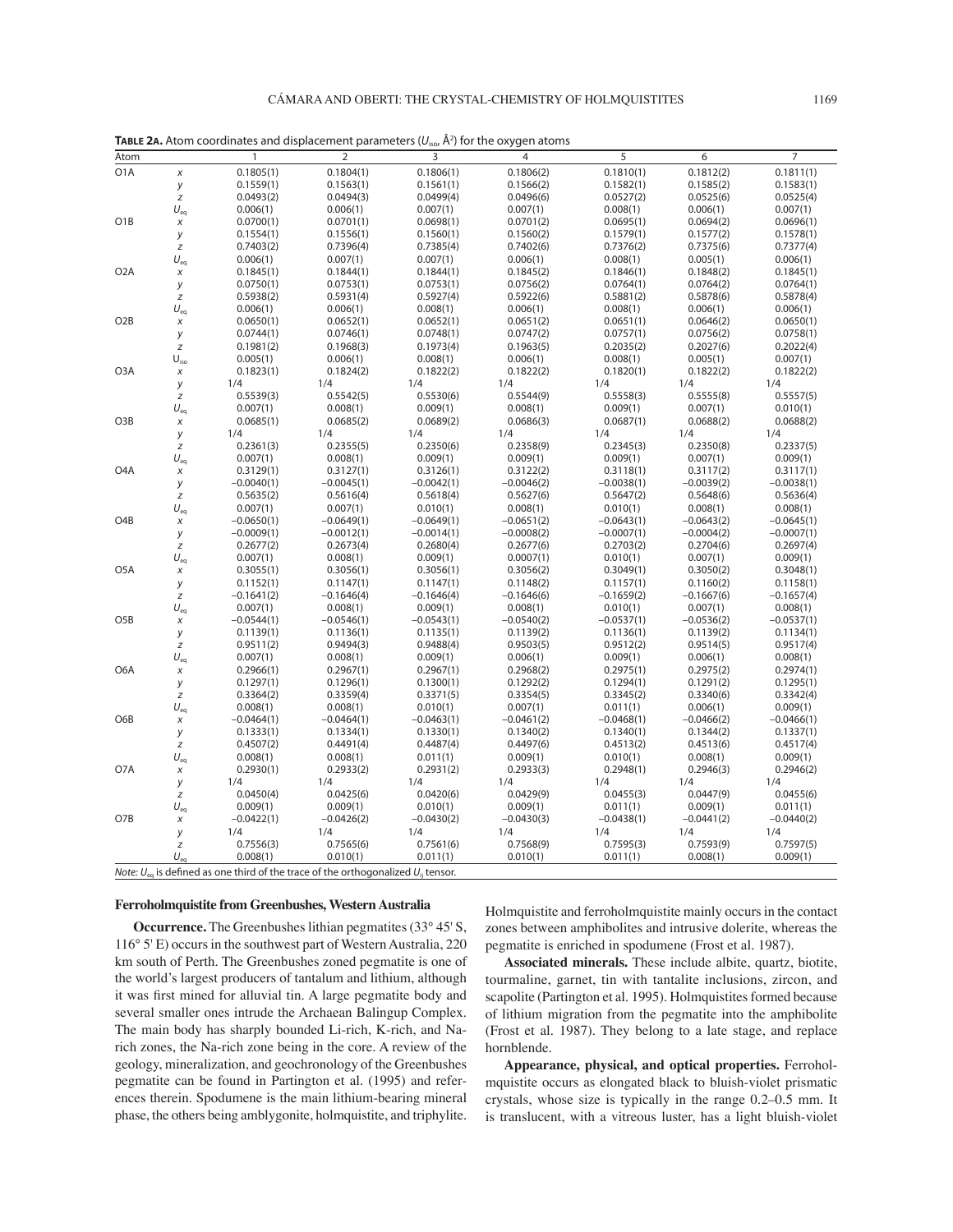| Atom             |              | $\mathbf{1}$ | $\overline{2}$                                                                             | 3            | $\overline{4}$ | 5            | 6            | $\overline{7}$ |
|------------------|--------------|--------------|--------------------------------------------------------------------------------------------|--------------|----------------|--------------|--------------|----------------|
| T <sub>1</sub> A | X            | 0.2694(1)    | 0.2695(1)                                                                                  | 0.2696(1)    | 0.2695(1)      | 0.2698(1)    | 0.2697(1)    | 0.2698(1)      |
|                  | у            | 0.1620(1)    | 0.1620(1)                                                                                  | 0.1619(1)    | 0.1622(1)      | 0.1626(1)    | 0.1626(1)    | 0.1626(1)      |
|                  | z            | 0.0682(1)    | 0.0673(1)                                                                                  | 0.0674(2)    | 0.0677(2)      | 0.0676(1)    | 0.0676(2)    | 0.0675(2)      |
|                  | $U_{\rm eq}$ | 0.004(1)     | 0.004(1)                                                                                   | 0.006(1)     | 0.004(1)       | 0.006(1)     | 0.004(1)     | 0.005(1)       |
| T <sub>1</sub> B | x            | $-0.0188(1)$ | $-0.0188(1)$                                                                               | $-0.0191(1)$ | $-0.0188(1)$   | $-0.0192(1)$ | $-0.0190(1)$ | $-0.0192(1)$   |
|                  | у            | 0.1625(1)    | 0.1624(1)                                                                                  | 0.1624(1)    | 0.1626(1)      | 0.1630(1)    | 0.1631(1)    | 0.1629(1)      |
|                  | z            | 0.7239(1)    | 0.7232(1)                                                                                  | 0.7231(2)    | 0.7238(2)      | 0.7246(1)    | 0.7247(2)    | 0.7243(2)      |
|                  | $U_{eq}$     | 0.004(1)     | 0.005(1)                                                                                   | 0.006(1)     | 0.004(1)       | 0.006(1)     | 0.004(1)     | 0.005(1)       |
| T <sub>2</sub> A | $\chi$       | 0.2736(1)    | 0.2736(1)                                                                                  | 0.2735(1)    | 0.2736(1)      | 0.2733(1)    | 0.2733(1)    | 0.2733(1)      |
|                  | y            | 0.0761(1)    | 0.0759(1)                                                                                  | 0.0759(1)    | 0.0762(1)      | 0.0767(1)    | 0.0767(1)    | 0.0767(1)      |
|                  | z            | 0.5745(1)    | 0.5733(1)                                                                                  | 0.5736(2)    | 0.5734(2)      | 0.5726(1)    | 0.5727(2)    | 0.5725(2)      |
|                  | $U_{eq}$     | 0.004(1)     | 0.004(1)                                                                                   | 0.006(1)     | 0.004(1)       | 0.006(1)     | 0.004(1)     | 0.005(1)       |
| T <sub>2</sub> B | x            | $-0.0242(1)$ | $-0.0242(1)$                                                                               | $-0.0242(1)$ | $-0.0243(1)$   | $-0.0240(1)$ | $-0.0241(1)$ | $-0.0241(1)$   |
|                  | у            | 0.0772(1)    | 0.0770(1)                                                                                  | 0.0770(1)    | 0.0773(1)      | 0.0777(1)    | 0.0779(1)    | 0.0777(1)      |
|                  | z            | 0.2153(1)    | 0.2145(1)                                                                                  | 0.2144(2)    | 0.2153(2)      | 0.2177(1)    | 0.2176(2)    | 0.2174(2)      |
|                  | $U_{eq}$     | 0.004(1)     | 0.005(1)                                                                                   | 0.006(1)     | 0.005(1)       | 0.006(1)     | 0.004(1)     | 0.005(1)       |
| M1               | $\chi$       | 0.1252(1)    | 0.1252(1)                                                                                  | 0.1252(1)    | 0.1252(1)      | 0.1252(1)    | 0.1252(1)    | 0.1253(1)      |
|                  | у            | 0.1586(1)    | 0.1589(1)                                                                                  | 0.1589(1)    | 0.1590(1)      | 0.1600(1)    | 0.1600(1)    | 0.1601(1)      |
|                  | z            | 0.3950(1)    | 0.3947(1)                                                                                  | 0.3943(2)    | 0.3948(2)      | 0.3950(1)    | 0.3949(2)    | 0.3952(2)      |
|                  | $U_{eq}$     | 0.006(1)     | 0.007(1)                                                                                   | 0.007(1)     | 0.007(1)       | 0.006(1)     | 0.006(1)     | 0.006(1)       |
|                  | S.S.         | 18.91(5)     | 16.99(8)                                                                                   | 16.77(6)     | 16.34(10)      | 14.88(4)     | 14.62(11)    | 14.55(4)       |
| M <sub>2</sub>   | $\chi$       | 0.1254(1)    | 0.1254(1)                                                                                  | 0.1253(1)    | 0.1253(1)      | 0.1254(1)    | 0.1253(1)    | 0.1253(1)      |
|                  | y            | 0.0682(1)    | 0.0687(1)                                                                                  | 0.0688(1)    | 0.0685(1)      | 0.0686(1)    | 0.0685(1)    | 0.0686(1)      |
|                  | Z            | $-0.1036(1)$ | $-0.1039(1)$                                                                               | $-0.1041(2)$ | $-0.1038(2)$   | $-0.1040(1)$ | $-0.1043(2)$ | $-0.1040(1)$   |
|                  | $U_{eq}$     | 0.005(1)     | 0.005(1)                                                                                   | 0.007(1)     | 0.005(1)       | 0.006(1)     | 0.003(1)     | 0.005(1)       |
|                  | S.S.         | 14.36(4)     | 13.64(7)                                                                                   | 13.60(5)     | 14.54(9)       | 17.75(4)     | 17.87(11)    | 17.59(4)       |
| M <sub>3</sub>   | $\chi$       | 0.1253(1)    | 0.1253(1)                                                                                  | 0.1253(1)    | 0.1254(1)      | 0.1253(1)    | 0.1254(1)    | 0.1252(1)      |
|                  | у            | 1/4          | 1/4                                                                                        | 1/4          | 1/4            | 1/4          | 1/4          | 1/4            |
|                  | z            | $-0.1052(1)$ | $-0.1055(2)$                                                                               | $-0.1060(2)$ | $-0.1051(3)$   | $-0.1051(1)$ | $-0.1050(3)$ | $-0.1053(2)$   |
|                  | $U_{eq}$     | 0.005(1)     | 0.006(1)                                                                                   | 0.007(1)     | 0.006(1)       | 0.006(1)     | 0.005(1)     | 0.006(1)       |
|                  | S.S.         | 20.63(3)     | 18.54(5)                                                                                   | 18.39(4)     | 17.78(7)       | 15.31(3)     | 14.80(8)     | 14.65(3)       |
| M4               | $\chi$       | 0.1233(2)    | 0.1227(3)                                                                                  | 0.1239(4)    | 0.1225(6)      | 0.1241(2)    | 0.1232(5)    | 0.1235(3)      |
|                  | у            | $-0.0088(2)$ | $-0.0086(3)$                                                                               | $-0.0091(3)$ | $-0.0063(5)$   | $-0.0069(2)$ | $-0.0058(5)$ | $-0.0075(2)$   |
|                  | Z            | 0.3981(6)    | 0.3954(10)                                                                                 | 0.3986(12)   | 0.3960(19)     | 0.3979(6)    | 0.3978(17)   | 0.3962(12)     |
|                  | $U_{eq}$     | 0.018(1)     | 0.020(2)                                                                                   | 0.018(2)     | 0.021(3)       | 0.017(1)     | 0.013(2)     | 0.017(1)       |
|                  | S.S.         | 3.39(4)      | 3.41(7)                                                                                    | 3.29(5)      | 3.16(10)       | 3.16(4)      | 3.00(11)     | 3.00(4)        |
| HA               | X            | 0.2299       | 0.2312                                                                                     | 0.2330       | 0.2353         | 0.2370       | 0.2375       | 0.2346         |
|                  | у            | 1/4          | 1/4                                                                                        | 1/4          | 1/4            | 1/4          | 1/4          | 1/4            |
|                  | z            | 0.5542       | 0.5563                                                                                     | 0.5446       | 0.5330         | 0.5680       | 0.5365       | 0.5481         |
| HB               | $\chi$       | 0.0141       | 0.0073                                                                                     | 0.0221       | 0.0174         | 0.0150       | 0.0094       | 0.0188         |
|                  | у            | 1/4          | 1/4                                                                                        | 1/4          | 1/4            | 1/4          | 1/4          | 1/4            |
|                  | z            | 0.2270       | 0.2307                                                                                     | 0.2206       | 0.2492         | 0.2070       | 0.2355       | 0.2567         |
|                  |              |              | Note: $U_{eq}$ is defined as one third of the trace of the orthogonalized $U_{ii}$ tensor. |              |                |              |              |                |

TABLE 2B. Atom coordinates, displacement parameters (U<sub>iso</sub>, Å<sup>2</sup>), and site-scattering values (s.s. in electrons per site) for the cationic sites

streak and Mohs hardness ∼5–6, similar to all amphiboles. Ferroholmquistite is weakly pleochroic, with  $\alpha$  = colorless,  $\beta$  = pale violet-blue, and  $γ = blue$  to deep violet. It is biaxial negative, with  $\alpha = 1.628$ ,  $\beta = 1.646$ , and  $\gamma = 1.651$  ( $\lambda = 589$  nm). The calculated  $2V_x$  angle based on the above refraction indexes is 55.1°. Orientation:  $\mathbf{c} = X$ , with the optic axial plane coinciding with (010). The density calculated based on the unit formula and single-crystal unit-cell data is 3.145 g/cm<sup>3</sup>.

**Chemical formula.** The formula resulting from combination of EMP, SIMS, and SREF analysis is:  $^{A}(K_{0.01}Na_{0.01})^{B}(Li_{1.88}Mg_{0.08})$  $Na_{0.03}Fe_{0.01}^{2+}C(Al_{1.89}Fe_{1.70}^{2+}Mg_{1.39}Mn^{2+}_{0.02})^{T}Si_{8.00}O_{22}(OH_{1.97}F_{0.03})$ ; the simplified formula is:  $\mathbb{E} \left[ E \text{Li}_2{}^c (Fe^{2+}{}_{3}Al_2) {}^T \text{Si}_8 \text{O}_{22} (OH)_2 \right]$ , which requires: Li<sub>2</sub>O 3.53, FeO 25.48, Al<sub>2</sub>O<sub>3</sub> 12.05, SiO<sub>2</sub> 56.81, H<sub>2</sub>O 2.13, total 100.00 wt%.

X-ray powder analysis. To fulfill the requirements of the IMA-CNMMN an XPRD pattern was recorded with a Philips PW1800 diffractometer using Cu*K*α radiation. Table 7 compares the experimental *d* values with those calculated based on the single-crystal refinement. Only the reflections compatible with the results of single-crystal analysis are reported in Table 7. Actually, the XPRD pattern was affected by several weak reflections resulting from the presence of inclusions, most of which were parawollastonite. The refined unit-cell parameters

obtained from the *d*-values in the experimental powder pattern and least-squares fitting using the program Unit Cell by Holland and Redfern (1997) are:  $a = 18.279(8)$ ,  $b = 17.670(5)$ , and  $c =$ 5.273(3)  $\AA$ , and  $V = 1703.12 \text{ Å}^3$ ; they are in good agreement with those obtained from single-crystal analysis, i.e., *a* = 18.287(1), *b*  $= 17.680(1)$ , and  $c = 5.278(1)$  Å, and  $V = 1706.45$  Å<sup>3</sup>.

### **The crystal-chemistry of holmquistites**

In the following discussion, all the structural data available for holmquistites and other orthorhombic amphiboles have been used together with the data of this work with the aim of monitoring crystal-chemical variations in holmquistites and ferroholmquistite.

## **Site populations**

Site populations were optimized by comparing the chemical composition obtained by EMP and SIMS analyses (Table 6) with the refined site-scattering values (Table 2) and mean bond-lengths (Table 3) under the constraint of overall electroneutrality. They are reported in Table 8, together with the disagreement parameters between the refined parameters and those calculated from the site populations. Highly charged cations are ordered at the M2 site, and their sum never exceeds 2.0 apfu.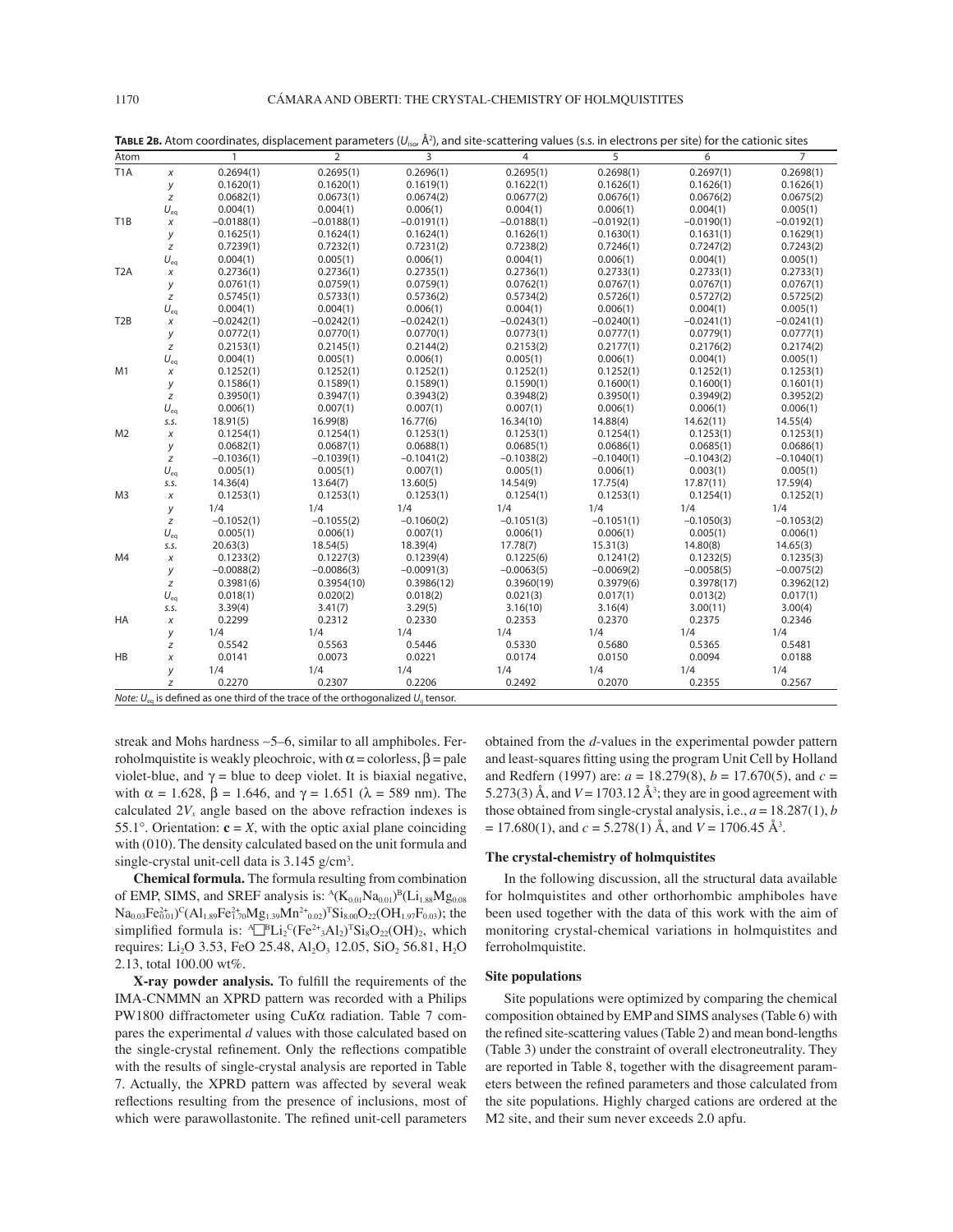| Sample         | $\mathbf{1}$ | $\overline{2}$                                                                                                                                                   | 3        | $\overline{4}$ | $\overline{5}$ | 6        | $\overline{7}$ |
|----------------|--------------|------------------------------------------------------------------------------------------------------------------------------------------------------------------|----------|----------------|----------------|----------|----------------|
| T1A-01A        | 1.632(1)     | 1.634(2)                                                                                                                                                         | 1.633(3) | 1.631(3)       | 1.632(1)       | 1.626(3) | 1.630(2)       |
| T1A-05A        | 1.620(1)     | 1.621(2)                                                                                                                                                         | 1.621(3) | 1.624(3)       | 1.619(1)       | 1.620(3) | 1.616(2)       |
| T1A-06A        | 1.606(1)     | 1.606(2)                                                                                                                                                         | 1.609(3) | 1.607(3)       | 1.608(1)       | 1.608(3) | 1.606(2)       |
| T1A-07A        | 1.619(1)     | 1.618(1)                                                                                                                                                         | 1.618(1) | 1.615(2)       | 1.617(1)       | 1.617(2) | 1.616(1)       |
| $<$ T1A-OA>    | 1.619        | 1.620                                                                                                                                                            | 1.620    | 1.619          | 1.619          | 1.618    | 1.617          |
| <b>TAV</b>     | 0.73         | 0.56                                                                                                                                                             | 0.94     | 0.40           | 0.56           | 0.68     | 0.62           |
| <b>TQE</b>     | 1.0002       | 1.0002                                                                                                                                                           | 1.0002   | 1.0001         | 1.0002         | 1.0002   | 1.0002         |
| <b>TILT</b>    | 5.10(1)      | 5.05(2)                                                                                                                                                          | 5.12(2)  | 5.05(2)        | 4.15(1)        | 4.29(2)  | 4.19(2)        |
| T1B-O1B        | 1.631(1)     | 1.632(2)                                                                                                                                                         | 1.631(3) | 1.631(3)       | 1.630(1)       | 1.625(3) | 1.632(2)       |
| T1B-O5B        | 1.613(1)     | 1.610(2)                                                                                                                                                         | 1.606(3) | 1.606(3)       | 1.611(1)       | 1.609(3) | 1.614(2)       |
| <b>T1B-O6B</b> | 1.613(1)     | 1.614(2)                                                                                                                                                         | 1.617(3) | 1.610(3)       | 1.612(1)       | 1.610(3) | 1.609(2)       |
| <b>T1B-O7B</b> | 1.614(1)     | 1.616(1)                                                                                                                                                         | 1.616(1) | 1.615(2)       | 1.615(1)       | 1.615(2) | 1.618(2)       |
| $<$ T1B-OB $>$ | 1.618        | 1.618                                                                                                                                                            | 1.617    | 1.616          | 1.617          | 1.615    | 1.618          |
| <b>TAV</b>     | 1.25         | 1.18                                                                                                                                                             | 1.20     | 1.90           | 1.19           | 1.57     | 1.14           |
| <b>TQE</b>     | 1.0003       | 1.0003                                                                                                                                                           | 1.0003   | 1.0005         | 1.0003         | 1.0004   | 1.0003         |
| <b>TILT</b>    | 4.92(1)      | 4.85(2)                                                                                                                                                          | 4.64(2)  | 4.53(2)        | 4.04(1)        | 3.94(2)  | 3.97(1)        |
| <b>T2A-O2A</b> | 1.633(1)     | 1.634(2)                                                                                                                                                         | 1.632(3) | 1.631(3)       | 1.628(1)       | 1.625(3) | 1.630(2)       |
| <b>T2A-O4A</b> | 1.589(1)     | 1.590(2)                                                                                                                                                         | 1.585(2) | 1.593(3)       | 1.590(1)       | 1.591(3) | 1.590(2)       |
| T2A-05A        | 1.650(1)     | 1.650(2)                                                                                                                                                         | 1.650(3) | 1.648(3)       | 1.648(1)       | 1.646(3) | 1.649(2)       |
| <b>T2A-O6A</b> | 1.629(1)     | 1.626(2)                                                                                                                                                         | 1.628(3) | 1.622(3)       | 1.626(1)       | 1.625(3) | 1.627(2)       |
| $<$ T2A-OA>    | 1.625        | 1.625                                                                                                                                                            | 1.624    | 1.624          | 1.623          | 1.622    | 1.624          |
| <b>TAV</b>     | 17.50        | 18.06                                                                                                                                                            | 18.63    | 16.68          | 17.39          | 16.66    | 16.71          |
| <b>TQE</b>     | 1.0043       | 1.0045                                                                                                                                                           | 1.0046   | 1.0041         | 1.0043         | 1.0041   | 1.0041         |
| <b>TILT</b>    | 8.94(2)      | 8.76(3)                                                                                                                                                          | 8.72(4)  | 8.58(5)        | 7.84(2)        | 7.82(4)  | 7.83(3)        |
| T2B-O2B        | 1.635(1)     | 1.637(2)                                                                                                                                                         | 1.637(3) | 1.638(3)       | 1.636(1)       | 1.629(3) | 1.636(2)       |
| T2B-O4B        | 1.594(1)     | 1.593(2)                                                                                                                                                         | 1.596(2) | 1.592(3)       | 1.596(1)       | 1.594(3) | 1.597(2)       |
| T2B-O5B        | 1.634(1)     | 1.637(2)                                                                                                                                                         | 1.638(3) | 1.633(3)       | 1.636(1)       | 1.634(3) | 1.630(2)       |
| T2B-O6B        | 1.641(1)     | 1.639(2)                                                                                                                                                         | 1.634(3) | 1.640(3)       | 1.639(1)       | 1.640(3) | 1.637(2)       |
| $<$ T2B-OB $>$ | 1.626        | 1.627                                                                                                                                                            | 1.626    | 1.626          | 1.627          | 1.624    | 1.625          |
| <b>TAV</b>     | 14.34        | 14.91                                                                                                                                                            | 15.56    | 15.01          | 14.45          | 13.80    | 15.18          |
| <b>TQE</b>     | 1.0035       | 1.0037                                                                                                                                                           | 1.0039   | 1.0037         | 1.0036         | 1.0034   | 1.0038         |
| <b>TILT</b>    | 9.19(2)      | 9.14(3)                                                                                                                                                          | 9.20(4)  | 9.21(5)        | 8.44(2)        | 8.56(5)  | 8.63(3)        |
| O5A-O6A-O5A    | 166.9(1)     | 166.6(1)                                                                                                                                                         | 166.4(1) | 167.0(2)       | 168.0(1)       | 168.3(2) | 168.0(1)       |
| O5B-O6B-O5B    | 163.9(1)     | 163.6(1)                                                                                                                                                         | 163.9(1) | 163.5(2)       | 163.5(1)       | 163.4(2) | 163.5(1)       |
| O7A-O7B        | 4.766(3)     | 4.760(4)                                                                                                                                                         | 4.765(4) | 4.753(6)       | 4.712(3)       | 4.714(6) | 4.711(3)       |
| T1A-O7A-T1A    | 147.8(1)     | 147.4(2)                                                                                                                                                         | 147.7(3) | 147.3(3)       | 146.0(1)       | 146.0(3) | 146.2(2)       |
| T1B-O7B-T1B    | 146.9(1)     | 146.2(2)                                                                                                                                                         | 146.2(3) | 145.8(3)       | 144.9(1)       | 144.3(3) | 144.6(2)       |
| <b>T1A-T2A</b> | 3.017(1)     | 3.017(1)                                                                                                                                                         | 3.017(1) | 3.018(2)       | 3.023(1)       | 3.021(2) | 3.022(1)       |
| T1B-T2B        | 3.002(1)     | 2.999(1)                                                                                                                                                         | 3.001(1) | 3.000(2)       | 3.009(1)       | 3.007(2) | 3.008(1)       |
| T1B-T1B        | 3.094(1)     | 3.092(1)                                                                                                                                                         | 3.092(2) | 3.086(2)       | 3.079(1)       | 3.075(2) | 3.082(2)       |
|                |              | Notes: TAV. TOE = tetrahedral angular variance and quadratic elongation: OAV. OOE = octahedral angular variance and quadratic elongation (Robinson et al. 1971). |          |                |                |          |                |

**TABLE 3.** Selected bond-lengths (Å) and angles (°) for the holmquistite crystals of this work

Al and  $Fe<sup>3+</sup>$  disorder at the M1 and M3 sites in holmquistite had been suggested based on the agreement between observed and calculated octahedral distances (Irusteta and Whittaker 1975) and on the presence of minor bands shifted to slightly higher frequencies during IR (Law and Whittaker 1981) and Raman analysis (Kloprogge et al. 2001). In our opinion, the disagreement in the octahedral mean-bond lengths found by Irusteta and Whittaker (1975) was mainly due to the lack of correction for the F content, which reduces both the <M1-O> and the <M3-O> mean bond-lengths. The presence of minor bands in the OHstretching region can now be better explained by the presence of very low amounts of Na substituting for Li at the M4 site. Iezzi et al. (2003) examined the ferri-clinoferroholmquistite–riebeckite join and found that the Fe<sup>2+</sup>-Fe<sup>2+</sup>-Fe<sup>2+</sup>-<sup>A</sup><sub>I</sub>-M<sup>4</sup>Li-OH band occurs at  $3614 \text{ cm}^{-1}$ , whereas the Fe<sup>2+</sup>-Fe<sup>2+</sup>-Fe<sup>2+</sup>-<sup>A</sup> $\rightarrow$ <sup>M4</sup>Na-OH band occurs at 3618 cm–1. Law and Whittaker (1981) and Kloprogge et al. (2001) gave 3611 and 3614 cm<sup>-1</sup>, respectively, for the  $Fe^{2+} - Fe^{2+} - Fe^{2+} -$ M4Li-OH band in holmquistite, and proposed a frequency shift of +7 cm–1 for the minor bands, which were however poorly resolved. Ishida (1990) gave  $3613 \text{ cm}^{-1}$  for the same band in ferroholmquistite from Greenbushes, and also found a very weak additional band at 3694 cm<sup>-1</sup>, 65 cm<sup>-1</sup> from the Mg-Fe<sup>2+</sup>-Fe<sup>2+</sup>-<sup>A</sup> $\rightarrow$ <sup>M4</sup>Li-OH band, which was ascribed to the presence of A-site cations. More recently, Hawthorne et al. (1997) have shown that the shift from

a vacant A-site environment induced by the presence of  ${}^{A}$ K is ~60 cm<sup>-1</sup>, whereas that produced by <sup>A</sup>Na is ~55 cm<sup>-1</sup>.

## **The M4 site**

The M4 site is almost completely occupied by Li, but is also occupied by up to 0.08 Na apfu (crystal 6, Sweden) and up to 0.08 Mg apfu (crystal 1, W. Australia), showing that the charge arrangement in holmquistite is almost conservative. The shape of the electron density at the M4 site was carefully considered due to the high quality of the data. A small bump in the direction of the **b** edge was observed for sample 6 (with 0.08 Na apfu at the M4 site; Table 6), but a split position for Na was not inserted in the refined model. Out of the eight neighboring oxygen atoms, five are very close to the M4 cation  $(2.06-2.38 \text{ Å})$ , two are within 2.73–2.95 Å, and one is beyond 3.47 Å. This coordination is rather unfortunate for Na, and this fact may explain the scarce solid-solution observed. This coordination is still suitable for Mg; constraints to Mg incorporation at the M4 sites should originate from the need to keep the octahedral strip small, i.e., of keeping the  $R^{3+}$  content at the M2 site high.

## **The octahedral sites**

Refined site-scattering values and mean bond-lengths for all the investigated samples show that high-charged cations are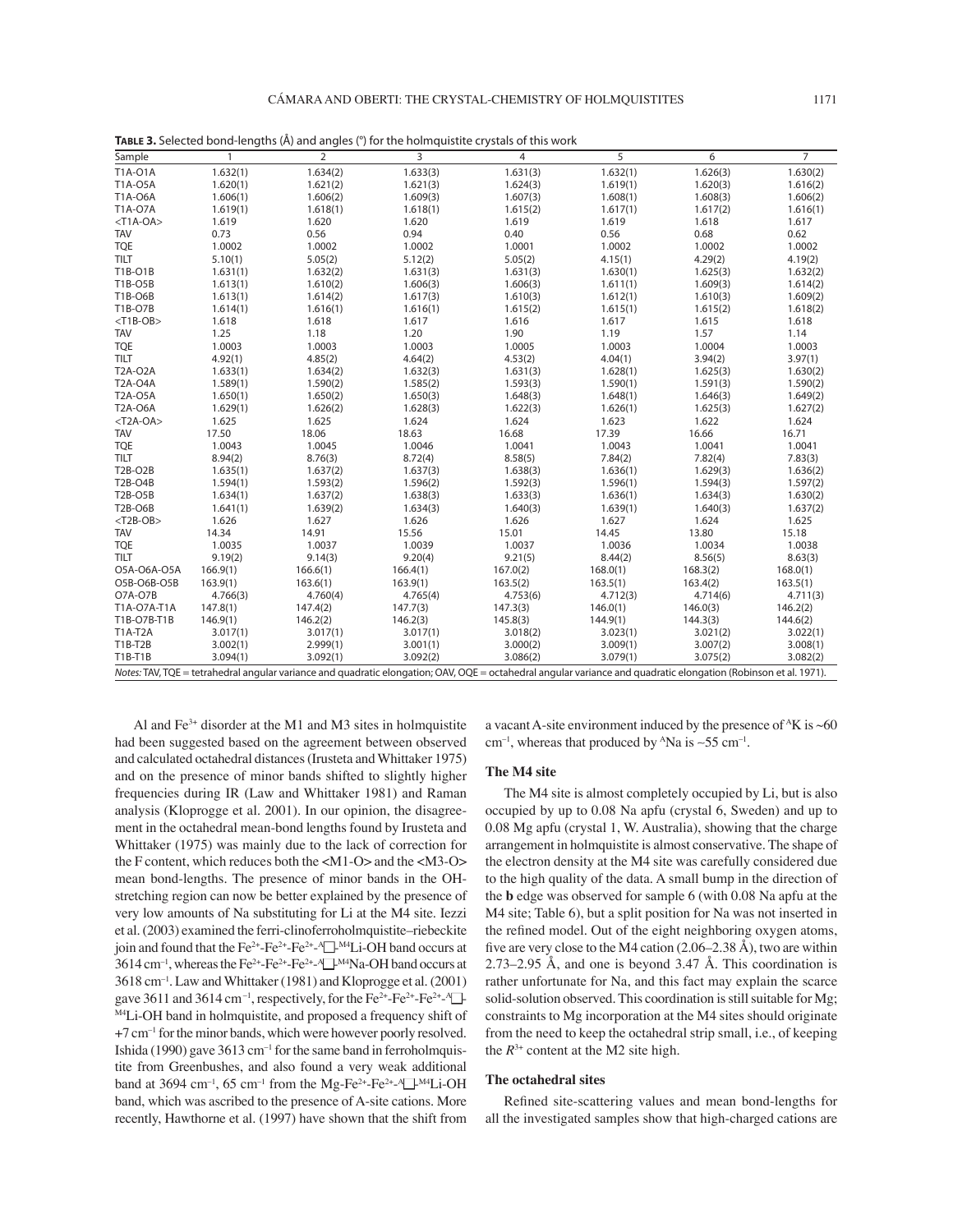| Sample                  | $\mathbf{1}$ | $\overline{2}$                                                                                                                                                   | 3        | 4         | 5        | 6         | $\overline{7}$ |
|-------------------------|--------------|------------------------------------------------------------------------------------------------------------------------------------------------------------------|----------|-----------|----------|-----------|----------------|
| M1-01A                  | 2.087(1)     | 2.082(2)                                                                                                                                                         | 2.082(2) | 2.084(3)  | 2.076(1) | 2.078(3)  | 2.078(2)       |
| $M1-O1B$                | 2.084(1)     | 2.080(2)                                                                                                                                                         | 2.081(2) | 2.082(3)  | 2.077(1) | 2.077(3)  | 2.076(2)       |
| M1-O2A                  | 2.112(1)     | 2.108(2)                                                                                                                                                         | 2.108(2) | 2.104(3)  | 2.101(1) | 2.102(3)  | 2.099(2)       |
| M1-O2B                  | 2.123(1)     | 2.123(2)                                                                                                                                                         | 2.118(2) | 2.126(3)  | 2.112(1) | 2.120(3)  | 2.118(2)       |
| M1-03A                  | 2.099(1)     | 2.094(2)                                                                                                                                                         | 2.091(2) | 2.092(3)  | 2.083(1) | 2.085(3)  | 2.082(2)       |
| M1-O3B                  | 2.095(1)     | 2.089(2)                                                                                                                                                         | 2.086(2) | 2.087(3)  | 2.080(1) | 2.078(3)  | 2.081(2)       |
| $<$ M1-O $>$            | 2.100        | 2.096                                                                                                                                                            | 2.094    | 2.096     | 2.088    | 2.090     | 2.089          |
| OAV                     | 70.11        | 70.02                                                                                                                                                            | 69.41    | 69.58     | 59.64    | 58.13     | 59.77          |
| <b>OQE</b>              | 1.0211       | 1.0211                                                                                                                                                           | 1.0209   | 1.0210    | 1.0180   | 1.0175    | 1.0180         |
| M2-O1A                  | 2.018(1)     | 2.014(2)                                                                                                                                                         | 2.014(2) | 2.024(3)  | 2.058(1) | 2.066(3)  | 2.061(2)       |
| $M2-O1B$                | 2.020(1)     | 2.014(2)                                                                                                                                                         | 2.022(3) | 2.020(3)  | 2.061(1) | 2.059(3)  | 2.057(2)       |
| M2-O2A                  | 1.932(1)     | 1.931(2)                                                                                                                                                         | 1.934(3) | 1.938(3)  | 1.959(1) | 1.961(3)  | 1.960(2)       |
| M2-O2B                  | 1.941(1)     | 1.933(2)                                                                                                                                                         | 1.937(3) | 1.931(3)  | 1.967(1) | 1.969(3)  | 1.962(2)       |
| M2-O4A                  | 1.827(1)     | 1.824(2)                                                                                                                                                         | 1.832(3) | 1.830(3)  | 1.853(1) | 1.854(3)  | 1.852(2)       |
| M2-O4B                  | 1.840(1)     | 1.840(2)                                                                                                                                                         | 1.839(3) | 1.840(3)  | 1.862(1) | 1.863(3)  | 1.858(2)       |
| $<$ M2-O>               | 1.930        | 1.926                                                                                                                                                            | 1.930    | 1.931     | 1.960    | 1.962     | 1.958          |
| OAV                     | 30.96        | 29.99                                                                                                                                                            | 29.86    | 31.53     | 34.86    | 34.35     | 34.31          |
| <b>OQE</b>              | 1.0102       | 1.0099                                                                                                                                                           | 1.0099   | 1.0105    | 1.0116   | 1.0115    | 1.0115         |
| M3-O1A x2               | 2.110(1)     | 2.102(2)                                                                                                                                                         | 2.108(2) | 2.098(3)  | 2.092(1) | 2.088(3)  | 2.092(2)       |
| M3-O1B x2               | 2.118(1)     | 2.112(2)                                                                                                                                                         | 2.111(2) | 2.108(3)  | 2.096(1) | 2.100(3)  | 2.094(2)       |
| M3-O3A                  | 2.080(2)     | 2.076(3)                                                                                                                                                         | 2.079(4) | 2.074(5)  | 2.069(2) | 2.072(5)  | 2.071(3)       |
| M3-O3B                  | 2.080(2)     | 2.076(3)                                                                                                                                                         | 2.074(4) | 2.076(5)  | 2.071(2) | 2.072(5)  | 2.066(3)       |
| $<$ M3-O $>$            | 2.102        | 2.097                                                                                                                                                            | 2.099    | 2.094     | 2.086    | 2.087     | 2.085          |
| OAV                     | 94.93        | 92.96                                                                                                                                                            | 90.66    | 90.83     | 75.3     | 74.19     | 75.32          |
| <b>OQE</b>              | 1.0293       | 1.0287                                                                                                                                                           | 1.0281   | 1.0280    | 1.0233   | 1.0229    | 1.0232         |
| M4-O2A                  | 2.125(4)     | 2.133(6)                                                                                                                                                         | 2.119(6) | 2.109(11) | 2.100(4) | 2.096(10) | 2.116(6)       |
| M4-O2B                  | 2.101(4)     | 2.088(6)                                                                                                                                                         | 2.115(6) | 2.063(9)  | 2.088(3) | 2.071(9)  | 2.091(6)       |
| M4-04A                  | 2.129(4)     | 2.132(6)                                                                                                                                                         | 2.136(7) | 2.133(10) | 2.123(3) | 2.130(9)  | 2.129(6)       |
| M4-O4B                  | 2.068(4)     | 2.076(6)                                                                                                                                                         | 2.073(7) | 2.064(10) | 2.070(3) | 2.059(9)  | 2.073(6)       |
| M4-05A                  | 2.311(4)     | 2.307(6)                                                                                                                                                         | 2.290(6) | 2.345(9)  | 2.348(4) | 2.377(9)  | 2.347(5)       |
| M4-O5B                  | 2.905(4)     | 2.879(6)                                                                                                                                                         | 2.894(6) | 2.918(11) | 2.937(4) | 2.946(10) | 2.918(6)       |
| M4-06A                  | 3.474(4)     | 3.483(6)                                                                                                                                                         | 3.466(7) | 3.496(11) | 3.475(5) | 3.488(10) | 3.479(7)       |
| M4-O6B                  | 2.731(4)     | 2.733(6)                                                                                                                                                         | 2.728(6) | 2.774(10) | 2.775(4) | 2.790(9)  | 2.760(6)       |
| $^{[VI]}$ <m4-o></m4-o> | 2.244        | 2.245                                                                                                                                                            | 2.243    | 2.248     | 2.251    | 2.254     | 2.252          |
| HA-O3A                  | 0.87         | 0.89                                                                                                                                                             | 0.93     | 0.98      | 1.01     | 1.02      | 0.96           |
| HB-O3B                  | 1.00         | 1.12                                                                                                                                                             | 0.86     | 0.94      | 1.00     | 1.09      | 0.93           |
| M1-M4                   | 2.960(4)     | 2.957(6)                                                                                                                                                         | 2.965(5) | 2.919(9)  | 2.953(4) | 2.934(9)  | 2.966(4)       |
| M2-M4                   | 2.962(3)     | 2.966(5)                                                                                                                                                         | 2.964(6) | 2.951(10) | 2.948(3) | 2.937(9)  | 2.961(6)       |
| T2A-M4                  | 2.809(3)     | 2.809(5)                                                                                                                                                         | 2.802(6) | 2.833(9)  | 2.830(3) | 2.849(8)  | 2.828(6)       |
|                         |              | Notes: TAV, TQE = tetrahedral angular variance and quadratic elongation; OAV, OQE = octahedral angular variance and quadratic elongation (Robinson et al. 1971). |          |           |          |           |                |

**TABLE 3.—**CONTINUED

ordered at the M2 site. Al is the dominant high-charge constituent,  $Fe<sup>3+</sup>$  being significant only in Mg-richer samples, and Cr and Ti is always negligible. Similar to monoclinic amphiboles,  $Fe<sup>2+</sup>$ is preferentially ordered at the M3 site. It is interesting to note that the samples with the highest  $Fe<sup>3+</sup>$  contents (and thus with the largest M2 sites) are poor in  $Fe<sup>2+</sup>$  (and thus have small M1 and M3 sites). There seems to be a structural limit, which makes the overall dimension of the octahedral strip rather conservative.

The M1 and the M3 sites are strongly distorted, both in terms of octahedral angular variance (OAV) and of octahedral quadratic elongation (OQE) (Table 3). Distortion increases as a function of the Fe2+ content, and tends to keep the octahedral volume constant.

As opposed to the monoclinic amphiboles, where there is extensive solid solution from the ferro- and ferri-ferro species of pedrizite toward clinoholmquistite, CLi has never been detected in orthorhombic holmquistites. In monoclinic amphiboles, the occurrence of Li at the M3 site is associated with the charge arrangement of eckermannite  $[{}^A R^+{}^B R_2^+{}^C (R_4^{2+} R_1^{3+})^T R_8^{4+} O_{22}^{\vphantom{1}} W R_2^-]$  via the exchange vector  ${}^{M2}R_1^{3+} {}^{M3}R_1^{+} {}^{M2,3}R_{-2}^{2}$ , and with the presence of Na or K at the A site to achieve a better charge balance for the oxygen atoms (Oberti et al. 2003a). The absence of A cations in holmquistites is thus coherent with the complete ordering of Li at the B sites. A very low A-site occupancy was however detected in crystal 6, where a small electron-density residual was found

in the difference Fourier map at a very off-centered position equivalent to A*m* in monoclinic amphiboles  $[x = 0.410, y = 1/2,$  $z = 0.295$ ]. Its coordination is sixfold, but the A-O3B distance is too short (2.913 Å) to allow for the presence of an OH group at the neighboring O3B site. Were this maximum significant, the A-site occupancy should be locally associated with F at the O3B site  $(0.13$  apfu in crystal 6). The refined M1-O3B bond-lengths are shorter than the M1-O3A bond-lengths (Table 3), which is also compatible with the ordering of F at the O3B site.

The M2-O4 bond-lengths are always very short (1.824–1.862 Å). This feature indicates that the O4 oxygen atom in the holmquistite structure is strongly underbonded, similarly to monoclinic amphiboles. Bond valence calculations were done for crystal 2 based on the results of this work and the parameters provided by Brese and O'Keeffe (1991) for the Si-O bonds and by Brown and Altermatt (1985) for the other bonds. They show that the incident bond-valence at the O4 sites is 1.876 valence units (v.u.) for the O4A site and 1.858 v.u. for the O4B site. Such low bond-valence values are known for leakeite A2 (1.856 v.u., Hawthorne et al. 1994), ferriwhittakerite (1.869 v.u., Oberti et al. 2004), fluoro-sodic-pedrizite (1.840 v.u., Oberti et al. 2005), where the M2-O4 distances are around 1.850 Å; they suggest a very stressed situation for the local environment of the O4A,B sites in holmquistites.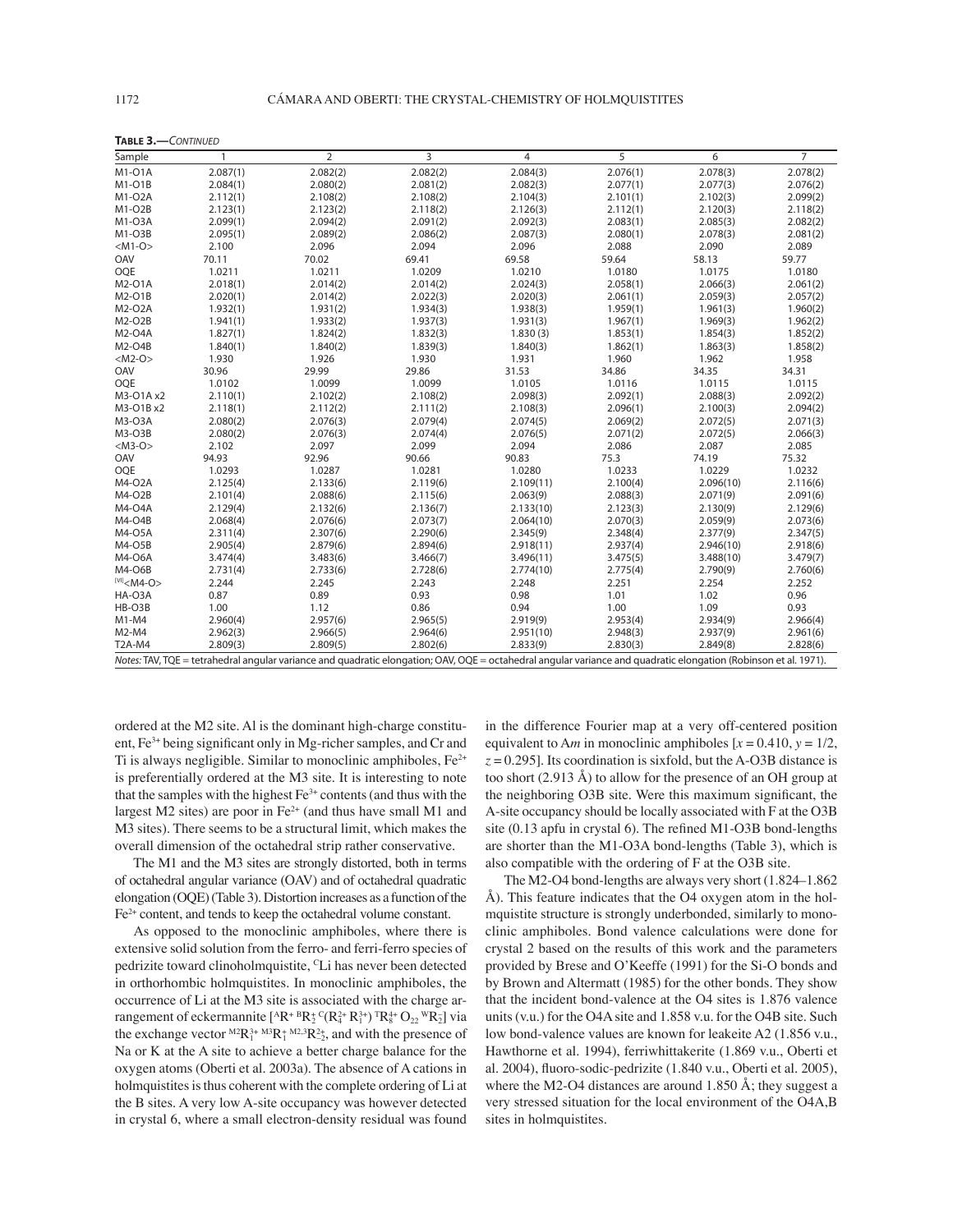| TABLE 6. Chemical analyses and mineral formulae (based on 24 O+F+Cl) for the holmquistite crystals of this work |  |  |
|-----------------------------------------------------------------------------------------------------------------|--|--|
|                                                                                                                 |  |  |
|                                                                                                                 |  |  |

| Sample                            |         | 2       | 3       | 4       | 5              | 6       | 7       |                 |      | $\overline{2}$ | 3    | 4    | 5    | 6    | 7    |
|-----------------------------------|---------|---------|---------|---------|----------------|---------|---------|-----------------|------|----------------|------|------|------|------|------|
| No. pts                           | 5       | 6       | 4       | 5       | 8              | 6       | 8       |                 |      |                |      |      |      |      |      |
| SiO <sub>2</sub>                  | 59.37   | 60.84   | 60.66   | 60.41   | 60.42          | 58.84   | 59.93   | Si              | 8.00 | 7.99           | 7.97 | 8.00 | 8.00 | 8.00 | 8.00 |
| TiO <sub>2</sub>                  | 0.03    | 0.02    | 0.02    | 0.01    | 0.01           | 0.02    | 0.02    | Al              | 0.00 | 0.01           | 0.03 | 0.00 | 0.00 | 0.00 | 0.00 |
| $\mathsf{Al}_2\mathsf{O}_3$       | 11.86   | 12.70   | 12.79   | 11.26   | 8.54           | 8.21    | 8.42    | $\Sigma$ T      | 8.00 | 8.00           | 8.00 | 8.00 | 8.00 | 8.00 | 8.00 |
| Cr <sub>2</sub> O <sub>3</sub>    | 0.00    | 0.01    | 0.00    | 0.01    | 0.03           | 0.01    | 0.02    | AI              | 1.88 | 1.96           | 1.96 | 1.76 | 1.34 | 1.30 | 1.33 |
| MgO                               | 7.32    | 9.21    | 9.62    | 10.16   | 11.90          | 11.66   | 12.16   | Mg              | 1.47 | 1.80           | 1.89 | 2.01 | 2.35 | 2.32 | 2.42 |
| CaO                               | 0.03    | 0.02    | 0.03    | 0.01    | 0.03           | 0.03    | 0.02    | $Fe2+$          | 1.71 | 1.23           | 1.20 | 1.00 | 0.66 | 0.62 | 0.72 |
| MnO                               | 0.18    | 0.15    | 0.11    | 0.39    | 0.38           | 0.49    | 0.36    | $Fe3+$          | 0.00 | 0.00           | 0.00 | 0.20 | 0.60 | 0.68 | 0.54 |
| Fe <sub>2</sub> O <sub>3</sub>    | 0.00    | 0.00    | 0.00    | 1.97    | 6.05           | 6.72    | 5.83    | $Mn^{2+}$       | 0.02 | 0.02           | 0.01 | 0.04 | 0.04 | 0.06 | 0.04 |
| FeO                               | 15.14   | 11.20   | 10.90   | 9.03    | 5.92           | 5.56    | 6.06    | $Zn^{2+}$       | 0.00 | 0.01           | 0.00 | 0.01 | 0.01 | 0.01 | 0.01 |
| ZnO                               | 0.02    | 0.06    | 0.01    | 0.09    | 0.14           | 0.14    | 0.14    | Li              | 0.00 | 0.00           | 0.00 | 0.00 | 0.00 | 0.01 | 0.00 |
| Na <sub>2</sub> O                 | 0.17    | 0.11    | 0.13    | 0.11    | 0.21           | 0.37    | 0.21    | ΣC              | 5.00 | 5.00           | 5.00 | 5.00 | 5.00 | 5.00 | 5.00 |
| $K_2O$                            | 0.03    | 0.01    | 0.01    | 0.01    | 0.02           | 0.02    | 0.01    | Mg              | 0.08 | 0.02           | 0.06 | 0.02 | 0.00 | 0.00 | 0.06 |
| F                                 | 0.07    | 0.07    | 0.05    | 0.16    | 0.21           | 0.40    | 0.23    | Li              | 1.88 | 1.98           | 1.91 | 1.97 | 1.98 | 1.92 | 1.93 |
| <b>CI</b>                         | 0.01    | 0.00    | 0.00    | 0.00    | 0.01           | 0.01    | 0.01    | Na              | 0.04 | 0.00           | 0.03 | 0.01 | 0.02 | 0.08 | 0.01 |
| Li <sub>2</sub> O <sub>SIMS</sub> | 3.46    | 3.74    | 3.61    | 3.69    | $\ast$<br>3.71 | 3.58    | 3.59    | ΣΒ              | 2.00 | 2.00           | 2.00 | 2.00 | 2.00 | 2.00 | 2.00 |
| $H_2O^*$                          | 2.19    | 2.25    | 2.26    | 2.19    | 2.16           | 2.10    | 2.13    | Na              | 0.00 | 0.03           | 0.00 | 0.02 | 0.03 | 0.02 | 0.04 |
| Sum                               | 99.88   | 100.36  | 100.20  | 99.34   | 99.68          | 98.06   | 99.08   | K               | 0.01 | 0.00           | 0.00 | 0.00 | 0.00 | 0.00 | 0.00 |
| $O = F, Cl$                       | $-0.03$ | $-0.03$ | $-0.02$ | $-0.07$ | $-0.09$        | $-0.13$ | $-0.10$ | $\Sigma$ A      | 0.01 | 0.03           | 0.00 | 0.02 | 0.03 | 0.02 | 0.04 |
| Total                             | 99.85   | 100.33  | 100.18  | 99.27   | 99.59          | 97.93   | 98.98   | F.              | 0.03 | 0.03           | 0.02 | 0.07 | 0.09 | 0.13 | 0.10 |
|                                   |         |         |         |         |                |         |         | OH              | 1.97 | 1.97           | 1.98 | 1.93 | 1.91 | 1.87 | 1.90 |
| $X \, \text{Fe}^{2+}$             | 0.52    | 0.40    | 0.38    | 0.33    | 0.22           | 0.21    | 0.23    | $\Sigma$ O3     | 2.00 | 2.00           | 2.00 | 2.00 | 2.00 | 2.00 | 2.00 |
| $X \text{Fe}^{3+}$                | 0.00    | 0.00    | 0.00    | 0.16    | 0.48           | 0.52    | 0.43    | $ss_{cal}$ at C | 87.0 | 79.9           | 79.6 | 79.5 | 79.7 | 80.4 | 80.4 |
| $\Sigma$ R <sup>3+</sup>          | 1.88    | 1.96    | 1.96    | 1.96    | 1.94           | 1.98    | 1.87    | $SS_{cal}$ at B | 7.0  | 6.2            | 6.8  | 6.3  | 6.2  | 6.6  | 6.6  |
|                                   |         |         |         |         |                |         |         | $ss_{cal}$ at A | 0.2  | 0.3            | 0.0  | 0.2  | 0.3  | 0.2  | 0.4  |

\* Calculated by stoichiometry.

† Site scattering calculated from the unit formulae (electrons per formula unit).

#### **TABLE 7.** XPRD CuKα pattern of ferroholmquistite

| $I_{\text{(calc)}}$ | $I_{(exp)}$ | 2 $\theta_{(calc)}$ | 2 $\theta_{(exp)}$ | $d_{\text{(calc)}}$                                                                                                | $d_{(exp)}$ | $h \, k \, l$  | $I_{\text{(calc)}}$ | $I_{(exp)}$ | 2 $\theta_{(calc)}$ | $2 \theta_{(exp)}$ | $d_{\text{(calc)}}$ | $d_{(exp)}$ | $h \, k \, l$ |
|---------------------|-------------|---------------------|--------------------|--------------------------------------------------------------------------------------------------------------------|-------------|----------------|---------------------|-------------|---------------------|--------------------|---------------------|-------------|---------------|
| 100                 | 100         | 10.89               | 10.91              | 8.1217                                                                                                             | 8.1128      | 2 1 0          | 6                   |             | 39.34               |                    | 2.2904              |             | 551           |
| 3                   |             | 18.20               |                    | 4.8748                                                                                                             |             | $1\quad1$      | 5                   | 2           | 42.23               | 42.23              | 2.1402              | 2.1383      | 5 0 2         |
| 4                   |             | 20.06               |                    | 4.4258                                                                                                             |             | 1 1            | 5                   |             | 42.55               |                    | 2.1247              |             | 5 1 2         |
| 26                  | 2           | 20.09               | 20.09              | 4.4199                                                                                                             | 4.4199      | 040            |                     |             | 42.98               |                    | 2.1044              |             | 5 6 1         |
| 4                   |             | 20.19               |                    | 4.3989                                                                                                             |             | 2 <sub>1</sub> | 3                   |             | 46.17               | 46.14              | 1.9660              | 1.9672      | 6 6 1         |
|                     |             |                     | 21.89              |                                                                                                                    | 4.0601      | 2 2 1          |                     |             | 46.52               |                    | 1.9522              |             | 7 5 1         |
| 5                   |             | 23.14               |                    | 3.8440                                                                                                             |             | 3 1            | 3                   |             | 50.57               |                    | 1.8048              |             | 291           |
| 13                  | 4           | 24.65               | 24.60              | 3.6121                                                                                                             | 3.6191      | 231            | 4                   |             | 51.70               |                    | 1.7680              |             | 0, 10, 0      |
| 4                   |             | 27.04               |                    | 3.2979                                                                                                             |             | 250            | 4                   |             | 57.82               |                    | 1.5946              |             | 9 6 1         |
| 7                   |             | 27.72               |                    | 3.2186                                                                                                             |             | 4 2 1          | 3                   |             | 58.05               |                    | 1.5888              |             | 880           |
| 9                   | 2           | 28.08               | 28.09              | 3.1777                                                                                                             | 3.1766      | 4 4 0          | 6                   | 7           | 58.29               | 58.28              | 1.5830              | 1.5818      | 2 11 0        |
| 48                  | 10          | 29.74               | 29.73              | 3.0036                                                                                                             | 3.0047      | 610            | 12                  |             | 58.60               |                    | 1.5752              |             | 053           |
|                     | 3           |                     | 30.18              |                                                                                                                    | 2.9617      | 5 1 1          | 4                   |             | 62.29               |                    | 1.4904              |             | 263           |
| 17                  |             | 32.00               |                    | 2.7969                                                                                                             |             | 2 5 1          | 3                   |             | 62.29               |                    | 1.4906              |             | $10 \t6 \t1$  |
| 10                  | 5           | 33.09               | 33.06              | 2.7072                                                                                                             | 2.7095      | 6 3 0          | 6                   |             | 63.10               |                    | 1.4733              |             | 0120          |
| 14                  |             | 33.87               | 33.85              | 2.6464                                                                                                             | 2.6480      | 3 5 1          | 3                   |             | 64.55               |                    | 1.4437              |             | $0 \t7 \t3$   |
| 7                   |             | 35.22               |                    | 2.5478                                                                                                             |             | 6 1            |                     |             | 65.67               |                    | 1.4217              |             | 6 11 0        |
| 11                  |             | 35.40               |                    | 2.5357                                                                                                             |             | 202            |                     |             | 67.02               |                    | 1.3963              |             | 11 6 1        |
| 7                   |             | 36.35               | 36.31              | 2.4715                                                                                                             | 2.4743      | 4 5 1          | 3                   |             | 74.48               |                    | 1.2739              |             | 2 12 2        |
| 5                   |             | 37.12               |                    | 2.4219                                                                                                             |             | 3 0 2          | 4                   |             | 99.02               |                    | 1.0137              |             | 14 11 0       |
|                     |             |                     |                    | Note: Calc = calculated from single-crystal data; exp = experimental. The eight strongest reflections are in bold. |             |                |                     |             |                     |                    |                     |             |               |

TABLE 8. Site populations calculated based on chemical analyses and refined mean bond-lengths and site-scattering values

1  $A(Na_{0.01}K_{0.01})^{M4}(Li_{1.88}Mg_{0.08}Na_{0.03}Fe_{0.01}^{2}^{2}Mm^{2}a_{0.01}^{2}Mm^{2}a_{1.89}Fe_{0.11}^{2}M^{3}(Fe_{0.61}^{2}Mg_{0.39})^{71}Si_{4}^{72}Si_{4}O_{22}^{03}(OH_{1.97}Fe_{0.03}^{2}Mm^{2}a_{1.81}^{2}Na_{4}^{2}Ca_{4}^{2}Na_{4}^{2}Na_{4}^{2}Ca_{4}^{2}Na_{4}^{2}Ca_{4}^{$  $Δ<sub>KM1-O</sub> = -0.002; Δ<sub>KM2-O</sub> = -0.006; Δ<sub>KM3-O</sub> = -0.004; Δs<sub>M1</sub> = -0.4%; Δs<sub>M2</sub> = 4.5%; Δs<sub>M3</sub> = 0.4%; Δs<sub>M4</sub> = -6.1%$ 

- $2 \qquad \qquad {}^{\mathsf{A}}(\mathsf{Na}_{0.03})^{\mathsf{M}4}(\mathsf{Li}_{1.98}\mathsf{Fe}_{0.2}^{2\mathsf{M}1}(\mathsf{M}g_{1.26}\mathsf{Fe}_{0.72}^{2\mathsf{M}}\mathsf{M}^{2}(\mathsf{A1}_{1.96}\mathsf{Fe}_{0.9}^{2\mathsf{L}2}\mathsf{Zn}_{0.01})^{\mathsf{M}3}(\mathsf{M}g_{0.54}\mathsf{Fe}_{0.46}^{2\mathsf{L}})^{\mathsf{T}1}(\mathsf{Si}_{3.99}\mathsf{AI}_{0.01})^{\math$  $Δ<sub>≤M1-O></sub> = 0.001; Δ<sub>≤M2-O></sub> = -0.003; Δ<sub>≤M3-O></sub> = -0.002; Δss<sub>M1</sub> = -1.1%; Δss<sub>M2</sub> = 2.6%; Δss<sub>M3</sub> = 0.5%; Δss<sub>M4</sub> = 5.3%$
- 3  $A\Delta^{MA}(\text{Li}_{1,91}\text{Mg}_{0.05}\text{Na}_{0.03}\text{Fe}_{0.01}^{2})^{MM} (Mg_{1.31}\text{Fe}_{0.68}^{2+}Mn_{0.01}^{2})^{MA} (AI_{1.96}\text{Fe}_{0.94}^{2})^{MA} (Mg_{0.53}\text{Fe}_{0.47}^{2})^{T1} (Si_{3.98}Al_{0.02})^{T2}Si_{4}O_{22}^{O3} (OH_{1.96}\text{Fe}_{0.02})^{T1}$  $\Delta_{\text{cM1-O}} = 0.000$ ;  $\Delta_{\text{cM2-O}} = 0.001$ ;  $\Delta_{\text{cM3-O}} = -0.001$ ;  $\Delta$ SS<sub>M1</sub> = -0.3%;  $\Delta$ SS<sub>M2</sub> = 2.5%;  $\Delta$ SS<sub>M3</sub> = -0.4%;  $\Delta$ SS<sub>M4</sub> = -5.3%
- ${}^{4}$ (Na<sub>0.02</sub>)<sup>M4</sup>(Li<sub>1.97</sub>Na<sub>0.01</sub>Mg<sub>0.01</sub>Fe<sup>2</sup><sub>0.01</sub>)<sup>M1</sup>(Mg<sub>1.36</sub>Fe<sup>2</sup><sub>0.60</sub>Mn<sup>2</sup><sub>0.41</sub>)<sup>M2</sup>(Al<sub>1.76</sub>Fe<sup>3</sup>+<sub>0</sub>2Mg<sub>0.02</sub>Fe<sup>2+</sup><sub>0.1</sub>0<sub>1</sub><sup>2</sup>M3(Mg<sub>0.62</sub>Fe<sup>2+</sup><sub>0.38</sub>Ti<sup>1</sup>Si<sub>4</sub><sup>T2</sup>Si<sub>4</sub>O<sub>22</sub><sup>O3</sup>(OH<sub>1.93</sub>F<sub>0.07</sub>)  $\Delta_{\text{cM1-O}>}=0.003; \Delta_{\text{cM2-O}>}=0.007; \Delta_{\text{cM3-O}>}=0.001; \Delta s s_{\text{M1}}=-0.7\%; \Delta s s_{\text{M2}}=0.7\%; \Delta s s_{\text{M3}}=2.6\%; \Delta s s_{\text{M4}}=-1.3\%$
- $^4$ (Na<sub>0.03</sub>)<sup>M4</sup>(Li<sub>1.98</sub>Na<sub>0.02</sub>)<sup>M1</sup>(Mg<sub>1.55</sub>Fe<sup>2</sup><sub>+40</sub>Mn<sup>2</sup><sub>t04</sub>Zn<sub>0.01</sub>)<sup>M2</sup>(Al<sub>1.34</sub>Fe<sup>3</sup><sub>+60</sub><sup>1</sup><sub>606</sub>)<sup>M3</sup>(Mg<sub>0.80</sub>Fe<sup>2</sup><sub>+20</sub><sup>T1</sup>Si<sub>4</sub><sup>T2</sup>Si<sub>4</sub>O<sub>22</sub><sup>03</sup>(OH<sub>1.91</sub>F<sub>0.09</sub>)  $Δ<sub>≤M1-O></sub> = 0.000; Δ<sub>≤M2-O> = -0.001; Δ<sub>≤M3-O></sub> = 0.000; Δss<sub>M1</sub> = -4.5%; Δss<sub>M2</sub> = 1.7%; Δss<sub>M3</sub> = -1.0%; Δss<sub>M4</sub> = -2.7%</sub>$
- $^4$ (Na<sub>0.02</sub>)<sup>M4</sup>(Li<sub>1.92</sub>Na<sub>0.08</sub>)<sup>M1</sup>(Mg<sub>1.54</sub>Fe<sup>2</sup><sub>040</sub>Mn<sup>2</sup><sub>006</sub>)<sup>M2</sup>(Al<sub>1.30</sub>Fe<sup>3</sup><sub>068</sub>Fe<sup>2</sup><sub>001</sub>Zn<sub>0.01</sub>)<sup>M3</sup>(Mg<sub>0.78</sub>Fe<sup>2</sup><sub>021</sub>Li<sub>0.01</sub>)<sup>T1</sup>Si<sub>4</sub><sup>T2</sup>Si<sub>4</sub>O<sub>22</sub><sup>03</sup>(OH<sub>1.87</sub>F<sub>0.13</sub>)  $\Delta_{\text{cM1-O>}} = 0.001; \Delta_{\text{cM2-O>}} = 0.001; \Delta_{\text{cM3-O>}} = 0.000; \Delta s_{\text{M1}} = -3.9\%; \Delta s_{\text{M2}} = 1.7\%; \Delta s_{\text{M3}} = -0.3\%; \Delta s_{\text{M4}} = -0.6\%$
- $7\,$   $^{\rm A}({\rm Na}_{0.04})^{\rm M4}({\rm Li}_{1.93}{\rm Mg}_{0.06}{\rm Na}_{0.01})^{\rm M1}({\rm Mg}_{1.53}{\rm Fe}_{0.43}^{\rm 4} {\rm Mn}_{0.49}^{\rm 2.4}^{\rm M2}({\rm Al}_{1.33}{\rm Fe}_{0.54}^{\rm 3.4}{\rm Fe}_{0.11}^{\rm 2.4} {\rm Mg}_{0.01} {\rm Zn}_{0.01}^{\rm 2.4} {\rm Na}_{0.01}^{\rm 2.4} {\rm Na}_{0.01} {\rm Fe}_{0.18}^{\rm 2$  $\Delta_{\text{cM1-O>}} = 0.000; \Delta_{\text{cM2-O>}} = -0.007; \Delta_{\text{cM3-O>}} = 0.000; \Delta s_{\text{M1}} = -4.0\%; \Delta s_{\text{M2}} = 2.5\%; \Delta s_{\text{SM3}} = 5.2\%; \Delta s_{\text{M4}} = -4.8\%$  $\overline{Note: \Delta} =$  differences between the observed parameters and those calculated from the site populations.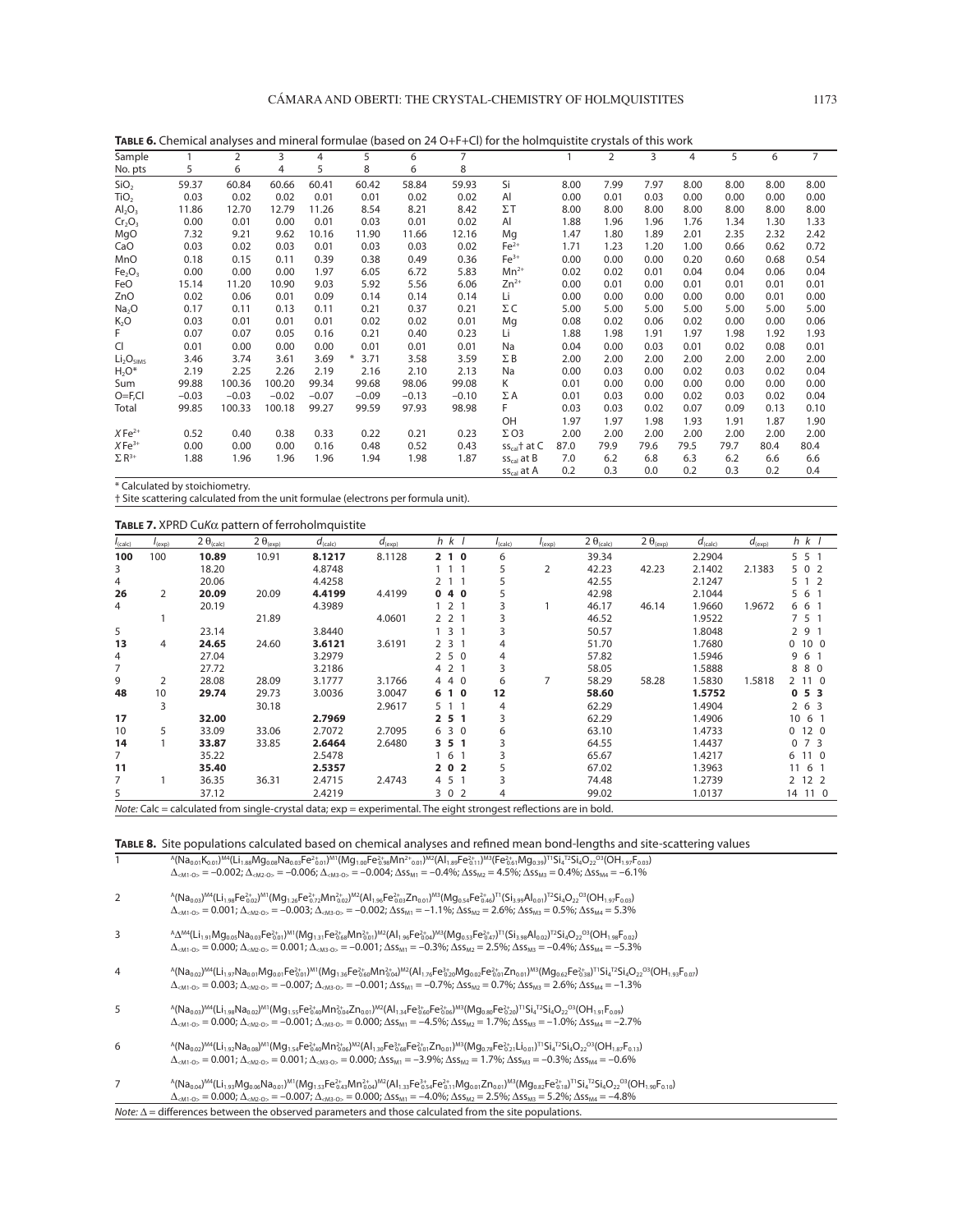## **The tetrahedral sites**

No significant Al substitution was detected in the investigated samples. The pattern of the mean bond-lengths is similar to that of monoclinic amphiboles, where the T1 site is smaller and more regular than the T2 site. Crystals 2 and 3, with <0.02 T Al pfu, have the longest <T1A-OA> and <T1A-O> distances (Table 3). This data may suggest that <sup>T</sup>Al orders at the T1 sites, similarly to monoclinic amphiboles, and might also further order at the T1A site in holmquistites.

The two independent double-chains of tetrahedra mainly differ in their conformation. Generally, the O5-O6-O5 angles (which are a measure of the stretching along the **c** axis) are greater in the A chain (166.4–168.3°) than in the B chain (163.4–163.9°). The T1-O7-T1 angles (which are a measure of the stretching along the **b** axis) are slightly but significantly larger in the A chain than in the B chain.

These data confirm the comment made by Irusteta and Whittaker (1975), who noted that the double chains of tetrahedra in holmquistite are more extended (especially the B chain) and have more similar conformation than in the other orthorhombic amphiboles. The stretching of the double chains of tetrahedra must be related to the relative sizes of the various structural moduli. Gedrite, ideally  $Mg_2(Mg_3Al_2)(Si_6Al_2)O_{22}(OH)_2$ , couples the largest tetrahedra with the smallest M1,2,3,4 polyhedra, and thus the two double-chains of tetrahedra are the most kinked (162.5 and 146.0°, respectively; Papike and Ross 1970). Anthophyllite, ideally  $Mg_2Mg_5Si_8O_{22}(OH)_2$ , couples the smallest tetrahedra with larger M2 sites, and the two chains are significantly more extended (169.2 and 157.5°, respectively, Finger 1970; 169.4 and 157.9°, respectively, Walitzi et al. 1989). Holmquistite, ideally  $Li_2(Mg_3Al_2)Si_8O_{22}(OH)_2$ , couples the smallest tetrahedra with the smallest octahedra, and with an M4 polyhedron only slightly larger than in the other two orthorhombic end-members. As a result, both the stretching and kinking angles are more relaxed. Notably, the kinking does not vary much in the holmquistites of this work, where the average dimensions of the octahedral strip are kept constant by the absence of  $Fe^{3+}$  in  $Fe^{2+}$ -rich samples. The kinking of the A double chain is slightly greater in the  $Fe<sup>2+</sup>$ richer samples (Table 3).

### **Geometrical constraints on the stability of holmquistites**

The holmquistite structure is very compact. The presence of a small monovalent cation at the M4 site allows for very short M4-M1, M4-M2, and M4-T2 distances. Even more importantly, the small dimensions of the three independent octahedra, as well as the absence of T Al, imply the shortest T1-T2 (short) distances ever found for amphiboles (down to 2.999 Å in crystal 2; Table 3). The other orthorhombic amphiboles have larger T1-T2 (short) values (3.048 in anthophyllite and 3.026 Å in gedrite), whereas Fe-poorest glaucophanes may reach 3.003 Å (CNR-IGG, unpublished). In the studied holmquistites, the shortest T1-T2 (short) distances occur in the Fe<sup>2+</sup>, Al-richer crystals of this work, where the small but distorted M2 octahedron has a short O1B-OB2 edge. The O1-O2 edge is shared with the M1 octahedron, and thus the  $Mg_{-1}Fe_1^{2+}$  substitution at the M1 site in principle acts against this mechanism. However, the M3 octahedron is strongly elongated along the **b** axis. The presence of a small monovalent cation at the M4 site, and the consequent underbonding of the O4 oxygen atom, however, constrain the M2-O4A,B distances; as a consequence, the M2 octahedron expands mainly along the [010] direction, pushes the M3 octahedron and thus limits the occupancy of Fe<sup>2+</sup> at this site. In Fe<sup>3+</sup>-richer samples, the O1B-OB2 edge lengthens, and the O5A-O6A-O5A angles relax (e.g., crystals nos. 5, 6, and 7).

This structural limits does not exist in gedrites, where the presence of a small but divalent cation at the M4 site allows the heterovalent exchange  $Si<sub>-1</sub>Al$  at the T1 sites, and thus the expansion of the M1 and M3 octahedra along [010]. Accordingly, large Fe<sup>2+</sup> contents are commonly found in gedrites (cf. Deer et al. 1997 for a review).

## **Unit-cell dimensions**

All our data show that compositional and structural variations are limited in holmquistites, a feature that may be interpreted in terms of a narrow stability field for the orthorhombic structure in BLi amphiboles. As a consequence, the unit-cell dimensions also show very limited variations; in particular, the *c* edge is virtually invariant. Relations between the length of the unitcell edges and the crystal-chemical composition were carefully looked for. The interesting features are reported in Figure 1,

parameters vs. the total refined site scattering at the M1 and M3 sites (∼Fe2+ content) (a) and the refined site scattering at the M2 sites (∼Fe<sup>3+</sup> content) in orthorhombic amphiboles. Full symbols  $= a$ -edge; empty symbols  $= b$ -edge. Dots  $=$  this work; arrowcross = holmquistite (Irusteta and Whittaker 1975); star = holmquistite (Puvvada 1991); downward triangle = holmquistite (Walter et al. 1989); upward triangle = anthophyllite (Finger 1970); diamond = anthophyllite (Walitzi et al. 1989); square = gedrite, sample 002 (Papike and Ross 1970).

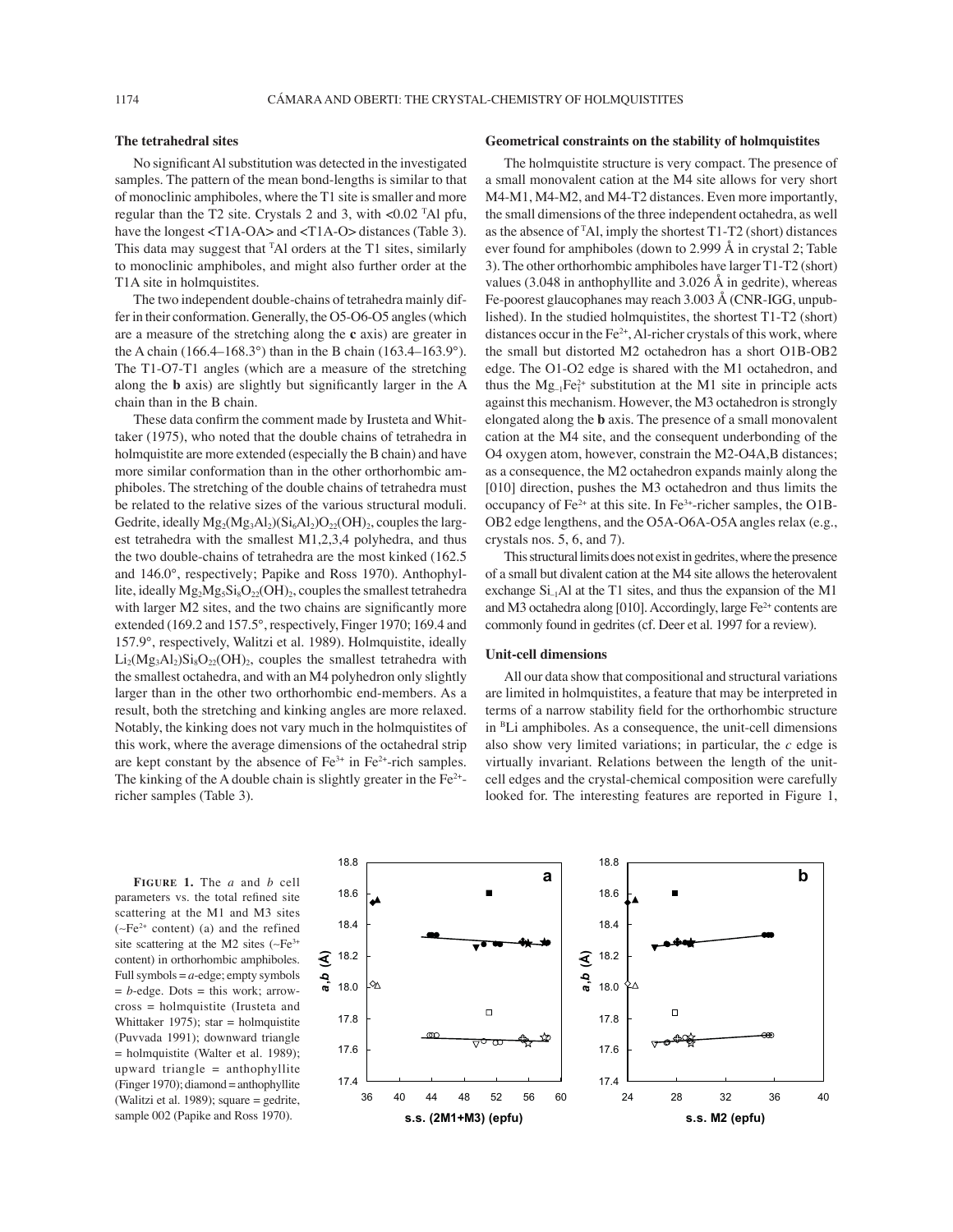which compares all the data available in the literature for holmquistites, for a gedrite with  $0.16 \text{ Fe}^{3+}$ ,  $2.35 \text{ Fe}^{2+}$ , and  $0.50 \text{ ANa}$ apfu (Papike and Ross 1970) and for two anthophyllite crystals close to the ideal  $\sqrt{\mu}Mg_2^{\text{C}}Mg_5^{\text{T}}Si_8O_{22}(OH)_2$  formula. The comparison between gedrite and anthophyllite shows that the presence of (smaller) trivalent cations at the M2 site strongly shortens the *b* dimension, whereas that of the (larger) trivalent tetrahedral cation and/or Na at the A site lengthens the *a* edge**.** In holmquistites, the  $\text{Al}_{\text{-1}}\text{Fe}^{3+}$  exchange at the M2 site slightly lengthens both the *a* and the *b* dimensions. On the contrary, the  $Mg_{-1}Fe^{2+}$  exchange at the M1 and the M3 sites is not important, and the effect of the simultaneous  $Fe^{3+}_{-1}Al$  exchange is prevailing and keeps the *b* edge short. This is a very unusual behavior in rock-forming mineral families, especially the amphiboles, where the unit-cell parameters are always good indicators of the overall compositional changes and of the distributions of some cations within the various sites.

## **General remarks**

All the evidences discussed above provide arguments for the non-existence of holmquistite samples with compositions close to those of the ferro-, ferri-, or ferri-ferro-end-members. Also, recent studies have shown that clinoholmquistite has never been found in nature (Oberti et al. 2005), and could not be synthesized under proper chemical and physico-chemical conditions (Iezzi et al. 2004). In this latter study, the presence of Fe was found to be essential to the stability of the monoclinic structure.

The situation of  ${}^{B}Li$  amphiboles thus is similar to that of  ${}^{B}Mg$ amphiboles, where orthorhombic anthophyllites have Mg/Fe values higher than 0.60, Mg-rich cummingtonites are very rare (and have  $P2_1/m$  symmetry), but the Fe- and Mn-rich members of the cummingtonite-grunerite series are common (and have the standard *C*2/*m* symmetry). On the contrary, gedrites cover the whole range of Mg/Fe ratios (cf. Deer et al. 1997 for a review). Also, partial-to-dominant Na occupancy at the A site is reported for anthophyllites (where it is balanced by Al at the T1 sites) and for gedrites (where it is balanced by less Al at the M2 site). On the contrary, significant <sup>A</sup>Na has never been reported for holmquistites but is common in ferro-, ferri-, and ferri-ferro-clinoholmquistites, where it couples with the presence of Li at the M3 site (thus giving rise to extensive solid-solution toward pedrizites).

We can conclude that the coexistence of a strip composed of the smallest possible octahedra with double chains composed of the smallest possible tetrahedra is favored in the orthorhombic symmetry, where the two double chains forming an I beam become symmetrically independent and may assume different conformations, which are both strongly kinked. In this symmetry, an irregular and lower coordination suitable for Li at the M4 site is provided. An enlargement of the octahedral strip that was not combined with T Al substitution would imply a further stretching of the double chains of tetrahedra, and would give rise to a transition to monoclinic symmetry.

### **ACKNOWLEDGMENTS**

We thank the mineral collectors who kindly provided the holmquistite samples investigated during this work, in particular G. Pierini, P. Gorini (both from Varese, Italy) and R. and A. Pagano (Cinisello Balsamo, Milan, Italy), who provided the ferroholmquistite holotype. L. Ottolini (CNR-IGG Pavia) is warmly thanked for doing SIMS analysis for Li, and J. Gray (Department of Geology, Georgia State University, Atlanta) for measuring the optical properties of ferroholmquistite. M. Serracino (CNR-IGAG, Rome) and F. Bellatreccia (Dipartimento di Scienze della Terra, Università La Sapienza, Rome) provided EMP analyses.

## **REFERENCES CITED**

- Blessing, R.H., Coppens, P., and Becker, P. (1974) Computer analysis of step scanned X-ray data. Journal of Applied Crystallography, 7, 488–492.
- Brese, N.S. and O·Keeffe, M. (1991) Bond-valence parameters for solids. Acta Crystallographica, B47, 192–197.
- Brown, I.D. and Altermatt, D. (1985) Bond-valence parameters obtained from a systematic analysis of the Inorganic Crystal Structure Database. Acta Crystallographica, B41, 244–247.
- Deer, W.A., Howie, R.A., and Zussman, J. (1997) Rock forming minerals, vol. 2B, 2nd ed., Double-chain Silicates. The Geological Society, London.
- Finger, L.W. (1970) Refinement of the crystal structure of an anthophyllite. Carnegie Institution Washington Year Book, 68, 283–288.
- Frost, M.T., Tsambourakis, G., and Davis, J. (1987) Holmquistite-bearing amphibolite from Greenbushes, Western Australia. Mineralogical Magazine, 51, 585–591.
- Ginzburg, I.V. (1965) Holmquistite and its structural variety clinoholmquistite. Trudy Mineralogicheskogo Muzeya Akademii Nauk SSSR, 16, 73–89.
- Hawthorne, F.C., Ungaretti, L., Oberti, R., Cannillo, E., and Smelik, E.A. (1994) The mechanism of <sup>[6]</sup>Li incorporation in amphiboles. American Mineralogist, 79, 443–451.
- Hawthorne, F.C., Della Ventura, G., Robert, J.L., Welch, M.D., Raudsepp, M., and Jenkins, D.M. (1997) A Rietveld and infrared study of synthetic amphiboles along the potassium-richterite-tremolite join. American Mineralogist, 82, 708–716.
- Holland, T.J.B. and Redfern, S.A.T. (1997) Unit cell refinement from powder diffraction data: the use of regression diagnostics. Mineralogical Magazine, 61, 65–77.<br>Iezzi, G., Della Ventura, G., Cámara, F., Pedrazzi, G., and Robert, J.-L. (2003)
- <sup>B</sup>Na-<sup>B</sup>Li solid solution in A-site vacant amphiboles: synthesis and cation ordering along the ferri-clinoferroholmquistite-riebeckite join. American Mineralogist, 88, 955–961.
- Iezzi, G., Della Ventura, G., Cámara, F., Oberti, R., and Robert, J.-L. (2004) Li-bearing amphiboles: synthesis, stability and composition of clinoholmquistites. 32nd International Geological Congress, Florence, 20–28 August 2004, Abstracts.
- Irusteta, M.C. and Whittaker, E.J.W. (1975) A three-dimensional refinement of the structure of holmquistite. Acta Crystallographica, B31, 145–150.
- Ishida, K. (1990) Identification of infrared OH librational bands of talc-willemseite solid solution and Al<sup>(IV)</sup>-free amphiboles through deuteration. Mineralogical Journal, 15, 93–104.
- Khvostova, V.A. (1958) A new discovery of holmquistite. Doklady Akademii Nauk SSSR, 118, 1027–1030.
- Kloprogge, J.T., Case, M.H., and Frost, R.L. (2001) Raman mocroscopic study of the Li amphibole holmquistite, from the Martin Marietta Quarry, Bessemer City, NC, USA. Mineralogical Magazine, 65, 775–783.
- Knorring von, O. and Hornung, G. (1961) On the lithium amphibole holmquistite, from Benson pegmatite mine, Mtoko, Southern Rhodesia. Mineralogical Magazine, 32, 731–735.
- Law, A.D. and Whittaker, E.J. (1981) Studies of the orthoamphiboles I—The Mössbauer and infrared spectra of holmquistite. Bulletin de Minéralogie, 104, 381–386.
- Lehmann, M.S. and Larsen, F.K. (1974) A method for location of the peaks in step scan-measured Bragg reflections. Acta Crystallographica, A30, 580-584.
- Litvin, A.L., Ginzburg, I.V., Egorova, L.N., and Ostapenko, S.S. (1973) On the crystal structure of holmquistite. Konstitutsiya i Svoystva Mineralov, 7, 18–31.
- Litvin, A.L., Ginzburg, I.V., Egorova, L.N., and Petrunina, A.A. (1975) On the crystal structure of clinoholmquistite. Konstitutsiya i Svoystva Mineralov, 9, 3–6.
- London, D. (1986) Holmquistite as a guide to pegmatitic rare metal deposits. Economic Geology, 81, 704–712.
- North, A.C.T., Phillips, D.C., and Mathews, F.S. (1968) A semi-empirical method of absorption correction. Acta Crystallographica, A24, 351–359.
- Oberti, R., Cámara, F., Ottolini, L., and Caballero, J.M. (2003a) Lithium in amphiboles: detection, quantification, and incorporation mechanisms in the compositional space bridging sodic and <sup>B</sup>Li-amphiboles. European Journal of Mineralogy, 15, 309–319.
- Oberti, R., Cámara, F., Caballero, J.M., and Ottolini, L. (2003b) Sodic-ferriferropedrizite and ferri-clinoferroholmquistite: mineral data and degree of order of the A-site cations in Li-rich amphiboles. Canadian Mineralogist, 41, 1345–1354.
- Oberti, R., Cámara, F., and Caballero, J.M. (2004) Ferri-ottoliniite and ferriwhittakerite, two new end-members of the new Group 5 for monoclinic amphiboles. American Mineralogist, 89, 888–893.
- Oberti, R., Cámara, F., and Ottolini, L. (2005) Clinoholmquistite discredited: the new amphibole end-member fluoro-sodic-pedrizite. American Mineralogist, 90, 732–736.